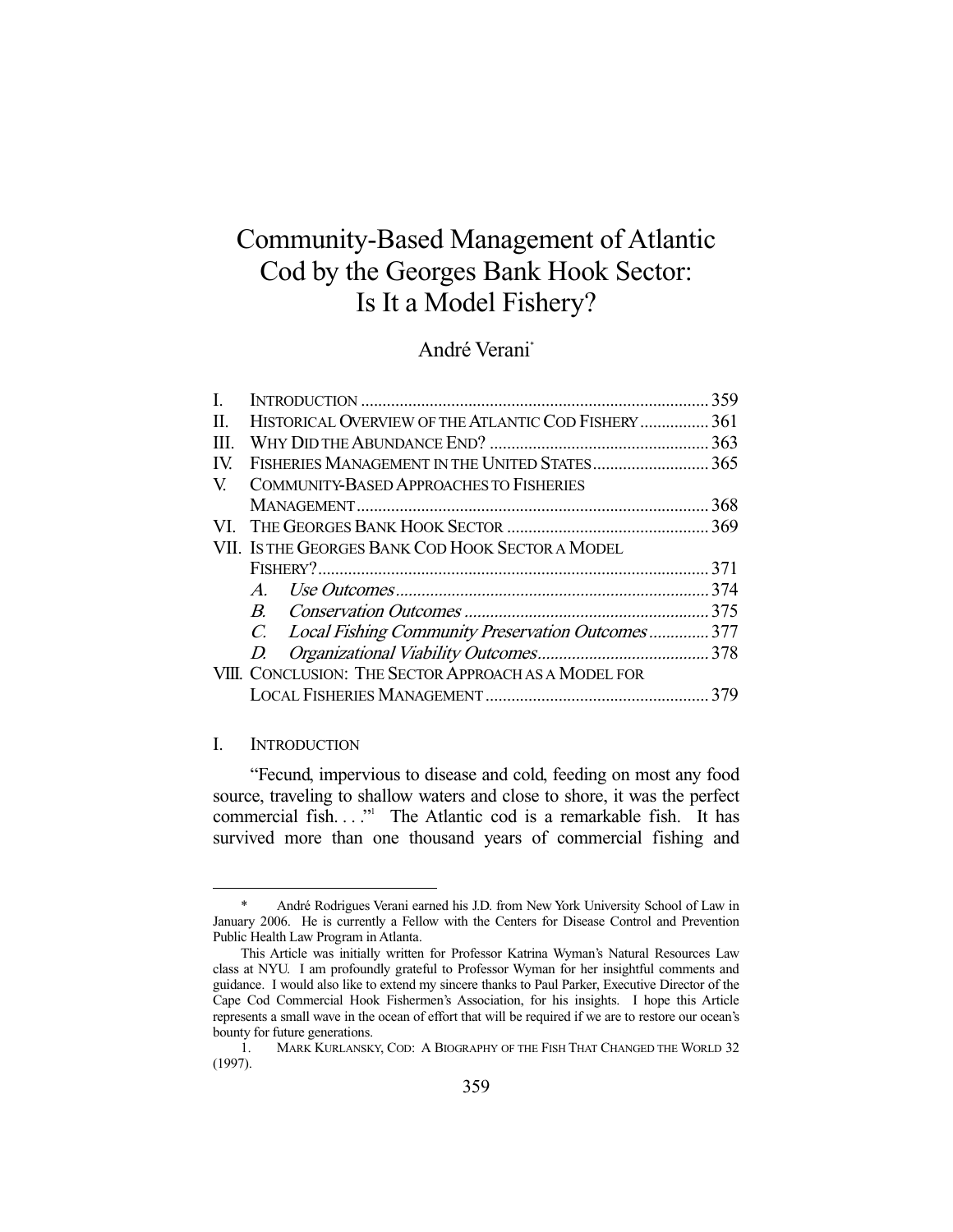international trade.<sup>2</sup> And until approximately ten years ago, it remained abundant in the waters off the coast of New England. Since the collapse of Atlantic cod stocks in the mid-1990s, policymakers have responded in a variety of ways.<sup>3</sup>

 This Article explores one of the more recent innovations in U.S. federal fisheries policy—the Sector approach. My analysis focuses on the case of the Georges Bank Cod Hook Sector, the first Sector approved by the federal government.<sup>4</sup> A Sector, as the term is used in fisheries management, is a group of fishermen who voluntarily agree to accept greater responsibility for managing a fishery in exchange for greater regulatory flexibility and an allocation of fishing rights.

 The main question I seek to answer is whether the Georges Bank Cod Hook Sector should be considered a model fishery by persons interested in achieving better conservation and use outcomes in fisheries, as well as by those who believe in preserving local fishing communities and cultures.

 For context, I provide a brief historical overview of the Atlantic cod fishery in Part II. Resource abundance, open access, and wealth generation are the themes of this history. In Part III, I provide multiple reinforcing explanations for the demise of the Atlantic cod. Part IV gives the reader a general overview of the United States fisheries management regime at the state, national, regional, and international levels. My focus here is at the federal and regional levels of fisheries management because these levels have the most direct impact on the Atlantic cod fishery. Community-based approaches to fisheries management are examined in Part V by asking why community-based approaches to natural resource management arise. Part VI outlines the organizational structure of the Georges Bank Hook Sector. In Part VII, I delve into the key question this Article hopes to shed light on: Is the Georges Bank Hook Sector a model fishery? In answering this question, I will assess the Sector's outcomes in terms of use, conservation, preservation of local fishing communities, and organizational viability. In Part VIII, I provide concluding thoughts including my finding that in many ways, the Georges Bank Hook Sector is a model fishery, though it may only be a replicable model for fishing communities sharing several of the same

<sup>2.</sup> See id. at 22 ("By the year 1000, the Basques had greatly expanded the cod markets to a truly international trade that reached far from the cod's northern habitat.").

 <sup>3.</sup> JAMES RASBAND ET AL., NATURAL RESOURCES LAW AND POLICY 468 (2004). Legislation that reauthorized and amended the Magnuson Act in 1996 was Congress's response to the collapse of major fisheries in New England (e.g., Atlantic cod) and the Gulf of Mexico.

 <sup>4.</sup> Roger Fleming et al., Twenty-Eight Years and Counting: Can the Magnuson-Stevens Act Deliver on Its Conservation Promise?, 28 VT. L. REV. 579, 602 (2004).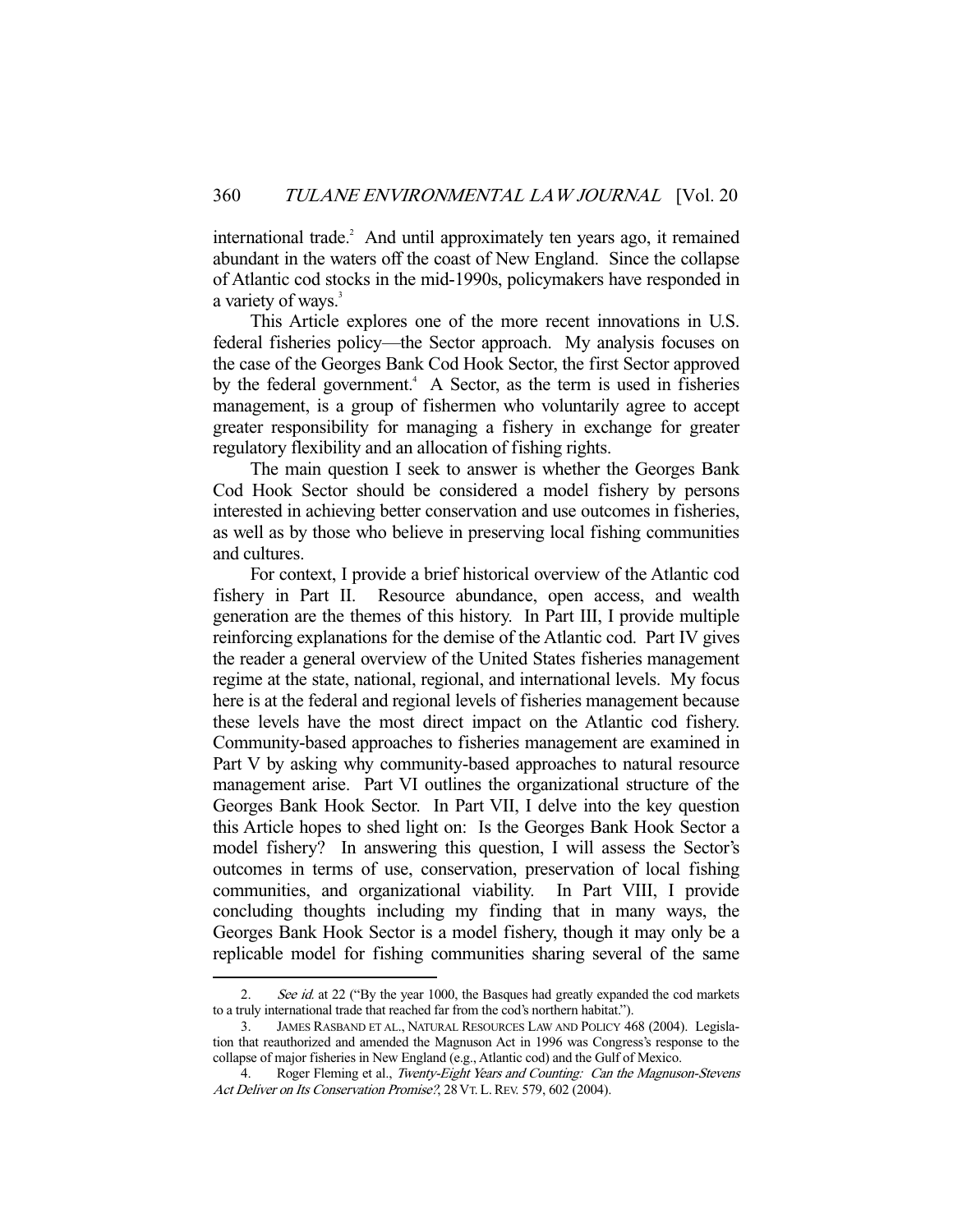characteristics as the fishing communities which formed the Georges Bank Hook Sector.

## II. HISTORICAL OVERVIEW OF THE ATLANTIC COD FISHERY

 On top of the dome of the Massachusetts Capitol building is a symbol of the state's wealth, of its cultural heritage, and of its historical dependence upon nature's bounty—the cod. For thousands of Portuguese immigrants in America, the cod was effectively their ticket to the new world.<sup>5</sup> Along with immigrants from other nations, they came to fish New England's cod. To this very day, the Commonwealth of Massachusetts is home to many of these immigrants' descendants. Traditionally, all those who fished off the coasts of the United States did so with few legally established limits. As Libecap explains, fisheries have been characterized by "chronic common pool conditions."6 Such conditions arise from the open-access situation that Hardin termed the "Tragedy of the Commons," wherein all the individuals and groups of people take as much as possible from a free resource without considering the common need for conservation.<sup>7</sup>

 From the founding of the United States until 1976, many nations generated vast amounts of wealth by freely fishing as much cod as they wished off the New England coast. Although to refer to "cod" is to oversimplify. There are in fact ten families and over 200 species of cod in the world, almost all of which are found in the cold waters of the northern latitudes.<sup>8</sup> Although there are many types of cod, the Atlantic cod is generally considered to be the most desirable since it is "the largest, with the whitest meat." Two stocks of Atlantic cod exist: Gulf of Maine cod and Georges Bank cod.<sup>10</sup>

 Since 1976, the bounty and collapse of the Atlantic cod has been owned by the United States. It was in that year that Congress passed the Magnuson Fisheries Conservation and Management Act prohibiting foreign vessels from fishing within 200 miles of the U.S. coast. Enforcement by the federal government of this exclusive fisheries zone resulted in the percentage of fish taken by foreign vessels in U.S. waters

 <sup>5.</sup> Cod Fishing in New England Coastal Waters, http://www.loc.gov/rr/Hispanic/portam/ cod.html (last visited Mar. 23, 2007).

 <sup>6.</sup> GARY D. LIBECAP,CONTRACTING FOR PROPERTY RIGHTS 15 (1989).

<sup>7.</sup> Garrett Hardin, The Tragedy of the Commons, 162 SCIENCE 1243, 1244 (1968).

<sup>8.</sup> KURLANSKY, *supra* note 1, at 38-39.

 <sup>9.</sup> Id. at 39.

 <sup>10.</sup> Ralph Mayo & Loretta O'Brien, Atlantic Cod, http://www.nefsc.noaa.gov/sos/spsgn/ pg/cod (last revised Jan. 2000).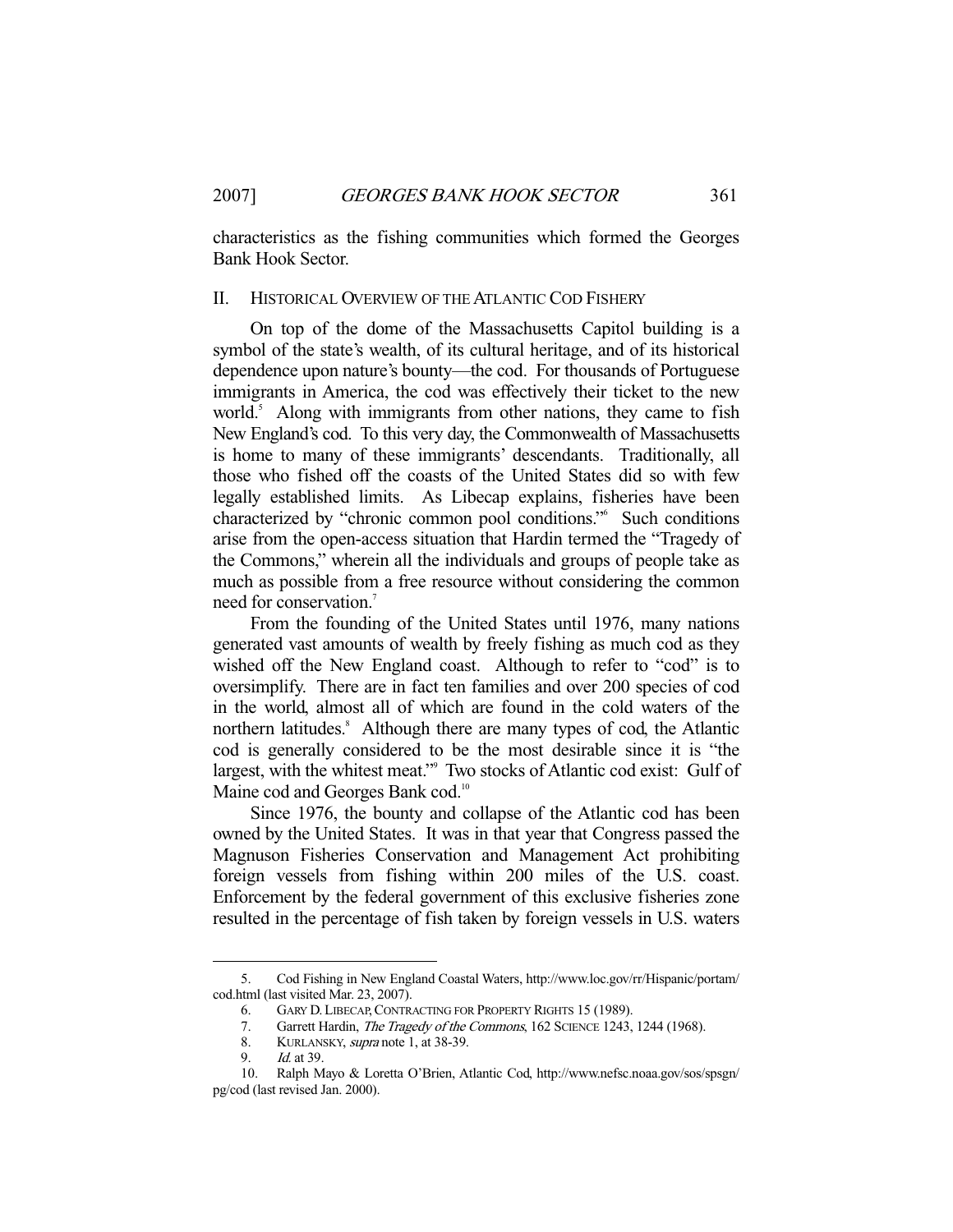declining from seventy-one percent in 1977 to almost zero in 1992.<sup>11</sup> Whereas foreign landings ("landings" equal the total amount of fish caught minus the amount of "bycatch"—undesired fish and other marine life that is thrown back into the ocean) in waters within 200 miles of the U.S. coasts declined precipitously and eventually ended, the landings of U.S. fishermen doubled from 1977 to 1997.<sup>12</sup>

 Data from the National Marine Fisheries Service provides a quantitative sense of the Atlantic cod fishery during the last halfcentury.13 Prior to the United States' establishment of its exclusive fisheries zone, the annual average total of Atlantic cod landings in the United States (presumably by U.S. vessels) was relatively stable with fifty-seven million pounds in 1950, forty million pounds in 1960, fiftythree million pounds in 1970, and fifty-six million pounds in 1975. After passage of the 1976 Magnuson Act, the fishery experienced a major increase in landings followed by a sudden collapse in stocks resulting in a drastic decrease in landings. In 1977, seventy-seven million pounds were landed. By 1980, the number had risen to one hundred and eighteen million pounds. Ninety-six million pounds were taken in 1990. Soon thereafter, the bottom fell out. In 1995, only thirty million pounds were landed and by 2003 the figure had dropped to twenty-four million pounds. These statistics reveal that Atlantic cod landings in the United States were less than half in 2003 what they were in 1950, and were only about one fifth the level of landings in the peak year of 1980.

 Furthermore, it should be noted that the aforementioned statistics do not count pre-1977 landings of Atlantic cod, in countries other than the United States, taken from waters now comprising the United States Exclusive Economic Zone (USEEZ). Therefore, the total pre-1977 take of Atlantic cod from present day USEEZ waters may have been substantially higher than the above figures indicate.

 Finally, one should note that landings are not necessarily indicative of the population or biomass level of a fish stock. For example, landings can decline due to factors other than a reduction in the fish stock such as reduced effort on the part of fishermen to catch a particular kind of fish.

<sup>11.</sup> RASBAND, *supra* note 3, at 468.

 <sup>12.</sup> Id.

 <sup>13.</sup> NMFS Landings Query Results for (years: 1950 to 2003; species: "cod, Atlantic"; state: all states), http://www.st.nmfs.gov/st1/commercial/landings/annual\_landings.html (last visited Feb. 4, 2007).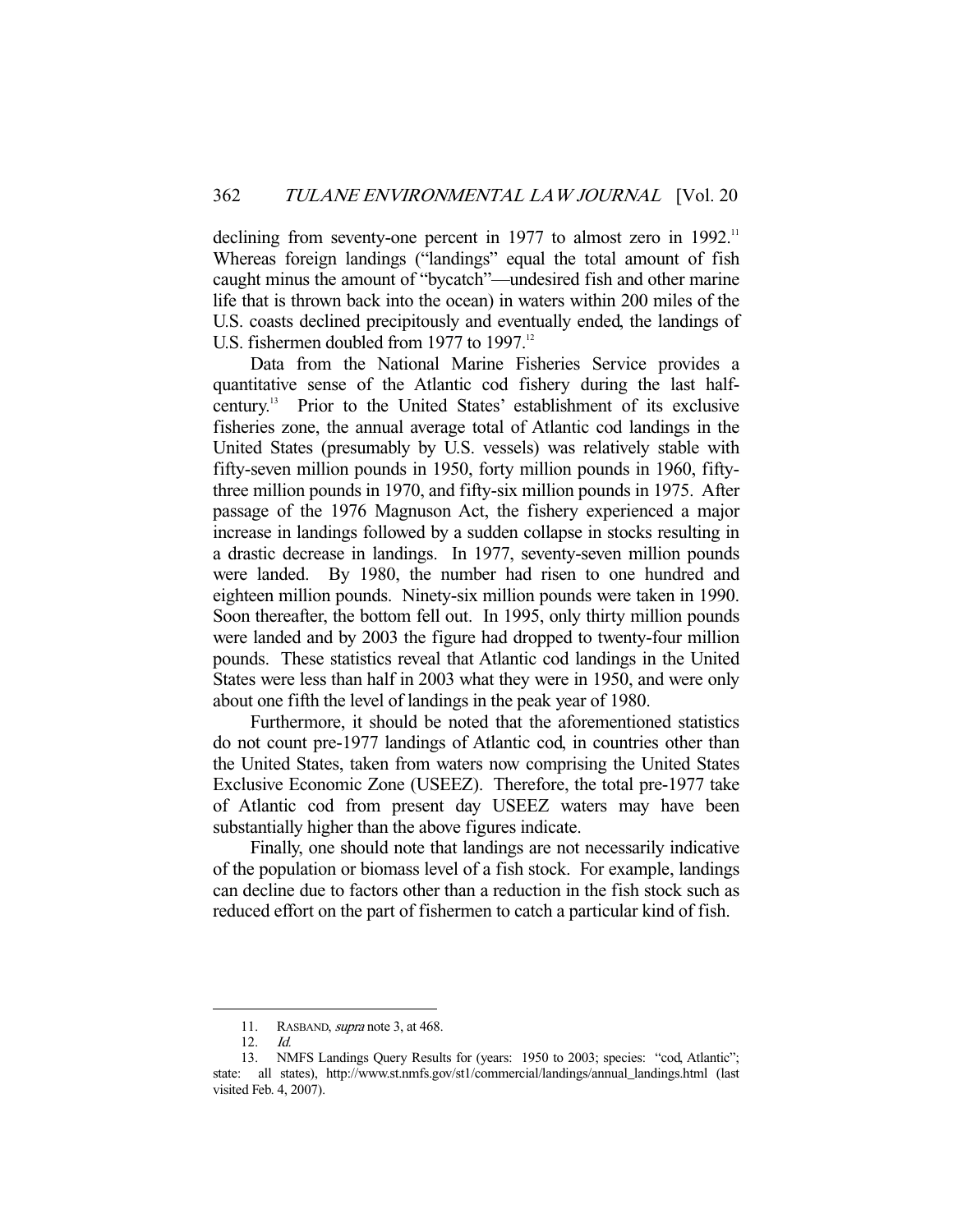#### III. WHY DID THE ABUNDANCE END?

 The plunge in Atlantic cod stocks exemplifies the decline in fisheries around the world in the latter half of the twentieth century. Sylvia Earle, the esteemed oceanographer and former Chief Scientist at the National Oceanographic and Atmospheric Administration (NOAA), has sought to explain the depleted state of the world's fisheries by pointing to the vast expansion in human demand for fish coupled with greatly improved technology for locating, taking, and transporting fish.<sup>14</sup> She points out that the global fisheries take expanded fivefold from 1950 to 1990.<sup>15</sup> It has also been estimated that the same amount of cod was caught from 1960 to 1975 as was caught from 1500 to 1750.<sup>16</sup> In Earle's words, "various factors are responsible for the collapse of wild ocean populations, from pollution and habitat destruction to high-tech capture techniques and government subsidies that perpetuate otherwise unprofitable ventures. But there is no doubt about the main cause of the problem: *too many fishermen, not enough fish*."<sup>17</sup>

 In addition to overcapitalization, habitat destruction is one of the primary causes of the decline in fisheries productivity. With compromised ecosystems, fish are unable to thrive. Drift nets, gill nets, scallop dredges, and bottom trawls have been cited as among the most destructive types of fishing gear.<sup>18</sup> Bottom trawlers in particular have been singled out for their detrimental effects to the ocean floor habitats of groundfish, such as cod. With reference to the use of bottom trawlers in the Atlantic cod fishery off of Newfoundland, Kurlansky has observed that "[t]o a cod, ocean floors mean safety. That is why they were rendered commercially extinct by bottom draggers."<sup>19</sup>

 Given the significant negative conservation impacts, one must ask why the use of bottom trawlers continues to this day, including by U.S. vessels in search of Atlantic cod. The answer is twofold: economic efficiency and the externalization of ecological costs. According to the New England Fishery Management Council, four types of gear are used to catch groundfish in New England waters: (1) otter trawl (i.e., bottom trawl or dragger), (2) sink gillnet, (3) hook and line, and (4) bottom

<sup>14.</sup> SYLVIA A. EARLE, SEA CHANGE: A MESSAGE OF THE OCEANS 169 (1995).<br>15. Id. at 185.

*Id.* at 185.

<sup>16.</sup> RASBAND, *supra* note 3, at 427.<br>17. EARLE, *supra* note 14, at 170.

EARLE, *supra* note 14, at 170.

 <sup>18.</sup> Id. at 172; E-mail from Paul Parker, Executive Dir. of the Cape Cod Commercial Hook Fishermen's Ass'n to André R. Verani (Dec. 20, 2005, 10:17:20 EST) (on file with author) (mentioning scallop dredges as among the most harmful types of fishing gear).

 <sup>19.</sup> KURLANSKY, supra note 1, at 10.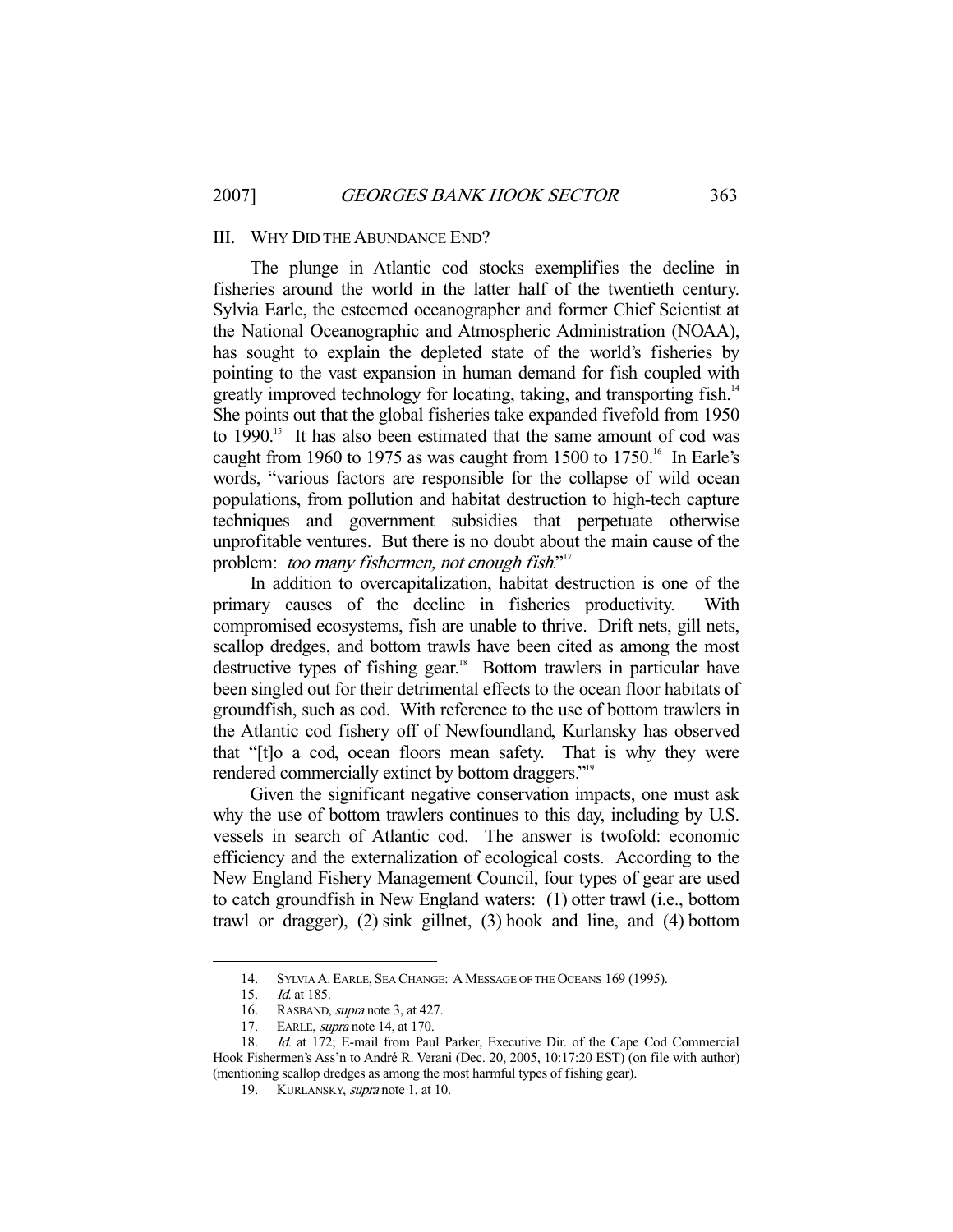longline. Of the 1888 active groundfish vessels, almost one half used primarily otter trawls and about one quarter used primarily hook and line. In terms of groundfish landings, the trawlers far outperformed the hookand-line vessels. Rather than landing twice as many groundfish as the hook-and-line fishermen (which would be the expected ratio if the two types of gear were equally efficient, all other things being equal), the trawlers landed 81% of the catch whereas the hook and line fishermen landed a mere  $1.6\%$ .<sup>20</sup> Furthermore, the use of trawlers continues because ecological costs of habitat destruction and bycatch are largely not considered. It would be remiss not to mention that human activities other than fishing also have a substantial negative impact on marine habitats. $21$ 

 Bycatch is another severe problem. Modern commercial fishing gear often catches far more than the targeted fish, and much of this undesirable bycatch is thrown back into the sea either dead or harmed.<sup>22</sup> These undesirable fish include target species that are under the regulatory minimum for landing, species subject to seasonal limits for which the market price is lower than it might otherwise be in the future, and nontarget species that lack commercial value. A recent study concluded that one fifth of the total U.S. catch is bycatch.<sup>23</sup> Moreover, many plants and animals such as starfish, crabs, sponges, and coral are not even considered in federal bycatch calculations<sup> $24$ </sup> despite their value to ocean ecosystems.

 The collapse of the Atlantic cod stocks experienced in the mid- $1990s<sup>25</sup>$  appears to have resulted from a combination of the aforementioned factors of overcapitalization, increased global demand, technological advances, and habitat destruction. Before moving on to an overview of the U.S. fisheries management regime, it should be noted that the decline in Atlantic cod landings has not always translated into

<sup>20.</sup> New Eng. Fisheries Mgmt., *supra* note 10.

<sup>21.</sup> E-mail from Paul Parker, *supra* note 18 (alluding to habitat impacts not attributable to fishing such as climate change, nitrogen loading, and discharge of land-based pollution into the seas).

 <sup>22.</sup> See 16 U.S.C. § 1802 (2000) (defining "bycatch" as "fish which are harvested in a fishery, but which are not sold or kept for personal use, and includes economic discards and regulatory discards").

 <sup>23.</sup> All Things Considered (Nat'l Pub. Radio broadcast Dec. 1, 2005), available at http://www.npr.org/templates/story.php?storyld=503506) (referring to 2005 research findings of Rosenberg et al. concerning bycatch rates).

<sup>24.</sup> EARLE, *supra* note 14, at 173; 16 U.S.C. § 1802(2).

<sup>25.</sup> KURLANSKY, supra note 1, at 221 ("In 1994, when the National Marine Fisheries Service counted fish stocks. . . . The assessment showed that the cod stock on Georges Bank was about 40 percent of what had been found in 1990. That sharp a decline had never before been measured on Georges Bank.").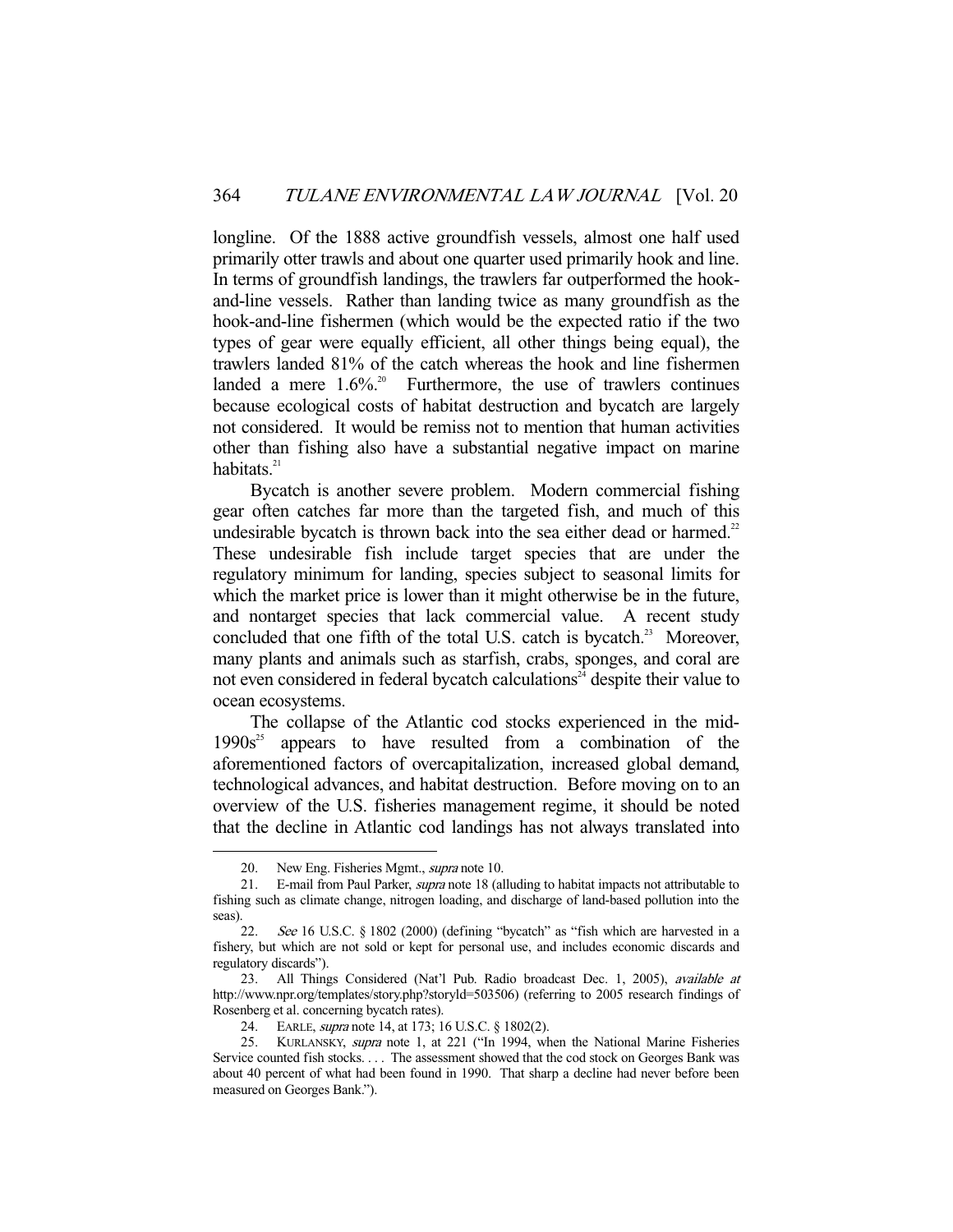less revenue from Atlantic cod fishing.<sup>26</sup> In other words, market price increases and correlated revenue gains might compensate for revenue losses due to lower volume caught.

### IV. FISHERIES MANAGEMENT IN THE UNITED STATES

 U.S. fisheries regulation presents an interesting division of labor among the state, regional (e.g., New England), and federal levels. U.S. states are responsible for managing fisheries from the shoreline to three miles out to sea (i.e., in-shore).<sup>27</sup> At the national level, two pieces of legislation are of paramount importance: the 1976 Magnuson Fisheries Conservation and Management Act (hereinafter Magnuson Act) and the 1996 legislation which reauthorized and amended the Magnuson Act renaming it the Magnuson-Stevens Act (MSA).<sup>28</sup>

 The original Magnuson Act established exclusive federal authority over fisheries from three to two hundred miles out from shore, $2<sup>29</sup>$  thus propertizing oceanic fisheries to a significant degree by transforming them from global commons to national commons. Congress delegated implementation authority with regards to the Act's provisions to the Department of Commerce within which the NOAA division known as NOAA Fisheries (also known as the National Marine Fisheries Service— NMFS) shares federal responsibility for fisheries with the Regional Fisheries Management Councils established in the Magnuson Act.<sup>30</sup>

 The Regional Fisheries Management Councils (Regional Councils) formulate Fisheries Management Plans (FMP), which are reviewed for compliance with the Magnuson-Stevens Act by NMFS.<sup>31</sup> Once a FMP is approved, NMFS issues implementing regulations.<sup>32</sup>

Regional Councils' membership is regulated by federal statute.<sup>33</sup> For example, the New England Regional Council must have eighteen voting members, twelve of whom must be appointed by the Secretary of Commerce after receiving nominations from the Governors of the constituent states. $34$  The six voting members not appointed by the

<sup>26.</sup> Peter Shelley et al., The New England Fisheries Crisis: What Have We Learned?, 9 TUL. ENVTL. L.J. 221, 225 (1996) (noting the rise in total revenue from cod landings between 1983 and 1993 despite a less than fifty percent decline in landings).

 <sup>27.</sup> See Cape Cod Commercial Hook Fishermen's Ass'n, Federal Fisheries http://www. ccchfa.org/pages/1/36/35/ (last visited Jan. 28, 2007).<br>28. RASBAND, *supra* note 3, at 467-68.

RASBAND, *supra* note 3, at 467-68.

 <sup>29.</sup> Id. at 467.

 <sup>30.</sup> Id.

Id. at 467, 470-71.

<sup>32.</sup> *Id.* at 471.<br>33. 16 U.S.C.

 <sup>33. 16</sup> U.S.C. § 1851(a)(3) (2000).

 <sup>34.</sup> Id. § 1852(a)(1)(A).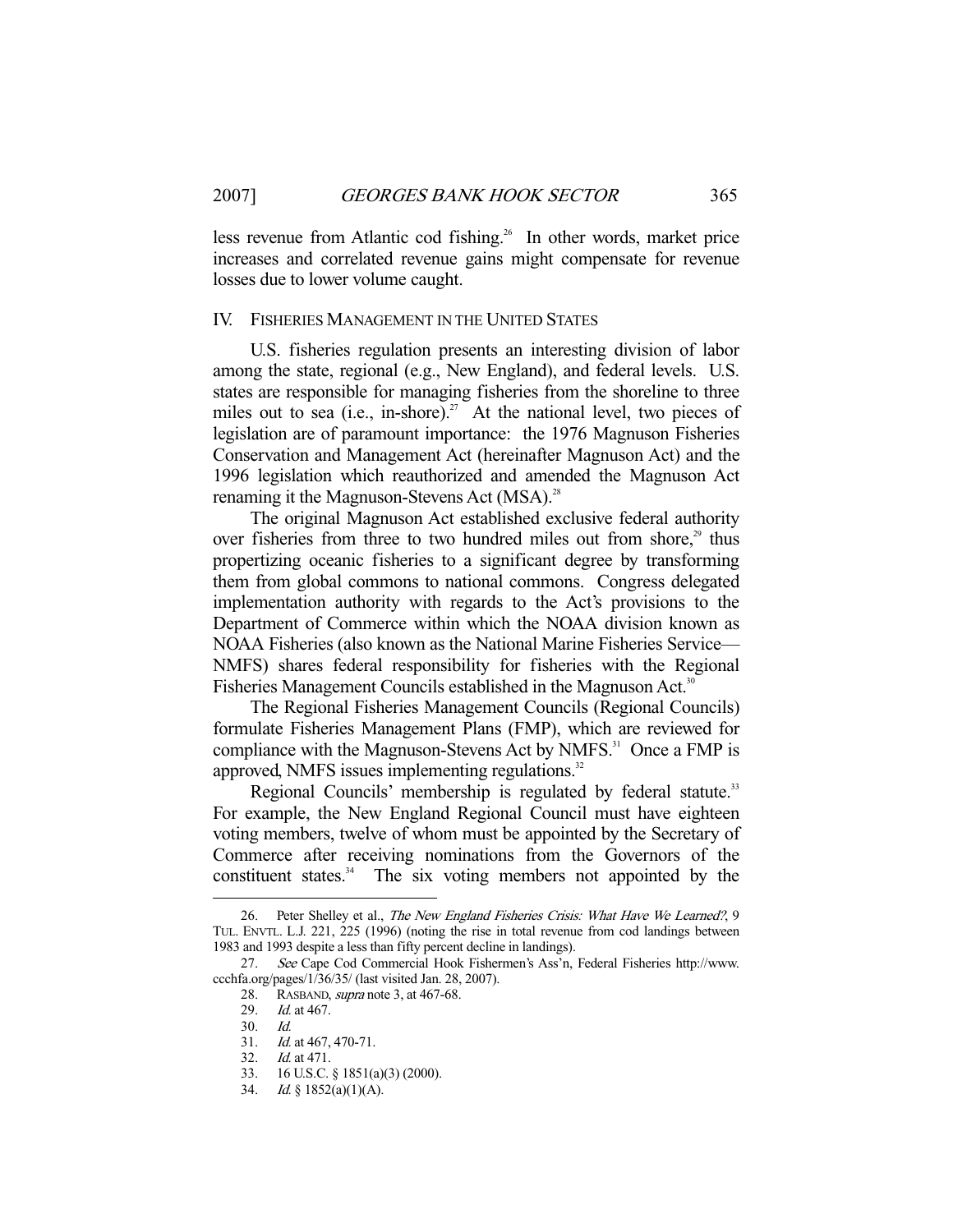Secretary are the principal fisheries managers of the five constituent states of Connecticut, Rhode Island, Massachusetts, New Hampshire, and Maine as well as the regional NMFS director. The MSA instructs the Secretary to appoint the other eleven voting members by selecting persons "who, by reason of their occupational or other experience, scientific expertise, or training, are knowledgeable regarding the conservation and management, or the commercial or recreational harvest, of the fishery resources of the geographical area concerned."35 Additionally, the Secretary "shall, to the extent practicable, ensure a fair and balanced apportionment . . . of the active participants . . . in the commercial and recreational fisheries under the jurisdiction of the Council."<sup>36</sup>

 Generally speaking, scientists and environmentalists are not represented on the Regional Councils as voting, or for that matter nonvoting, members.<sup>37</sup> Rather, the Regional Councils have thus far been composed almost entirely of government officials and representatives of commercial and recreational fishermen, leading some to comment that the Regional Councils are an example of public choice theory in action.<sup>38</sup> Another commentator has described the New England Regional Council as "dominated by fishing interests."39

 The 1976 Magnuson Act was motivated primarily by domestic fishing interests, with conservation concerns relegated to inferior status.<sup>40</sup> The success of the Magnuson Act in developing the U.S. fishing industry (largely through subsidies) and driving out foreign boats is now acknowledged.41 Earle summed up the effect of the Magnuson Act as replacing "overfishing in U.S. waters by foreign fishermen with overfishing by domestic fishermen."42

 The 1996 amendments, however, attempted to strike a better balance between the dual imperatives of use and conservation. For example, the MSA requires that FMPs aim to rebuild stocks within ten

<sup>35.</sup> *Id.*  $\&$  1852(b)(2)(A).

 <sup>36.</sup> RASBAND, supra note 3, at 468-69; E-mail from Paul Parker, supra note 18 (noting that one seat was added through a legislative rider two years ago). For a list of current NEFMC members, see New Eng. Fishery Mgmt. Council, Council Members and Staff, http://www.nefmc. org/staff/ (follow "Council Members" hyperlink) (last visited Mar. 3, 2007).

 <sup>37.</sup> RASBAND, supra note 3, at 468-69.

 <sup>38.</sup> Id. at 472.

<sup>39.</sup> KURLANSKY, *supra* note 1, at 221.

 <sup>40.</sup> RASBAND, supra note 3, at 467.

 <sup>41.</sup> Id. at 468.

 <sup>42.</sup> EARLE, supra note 14, at 195.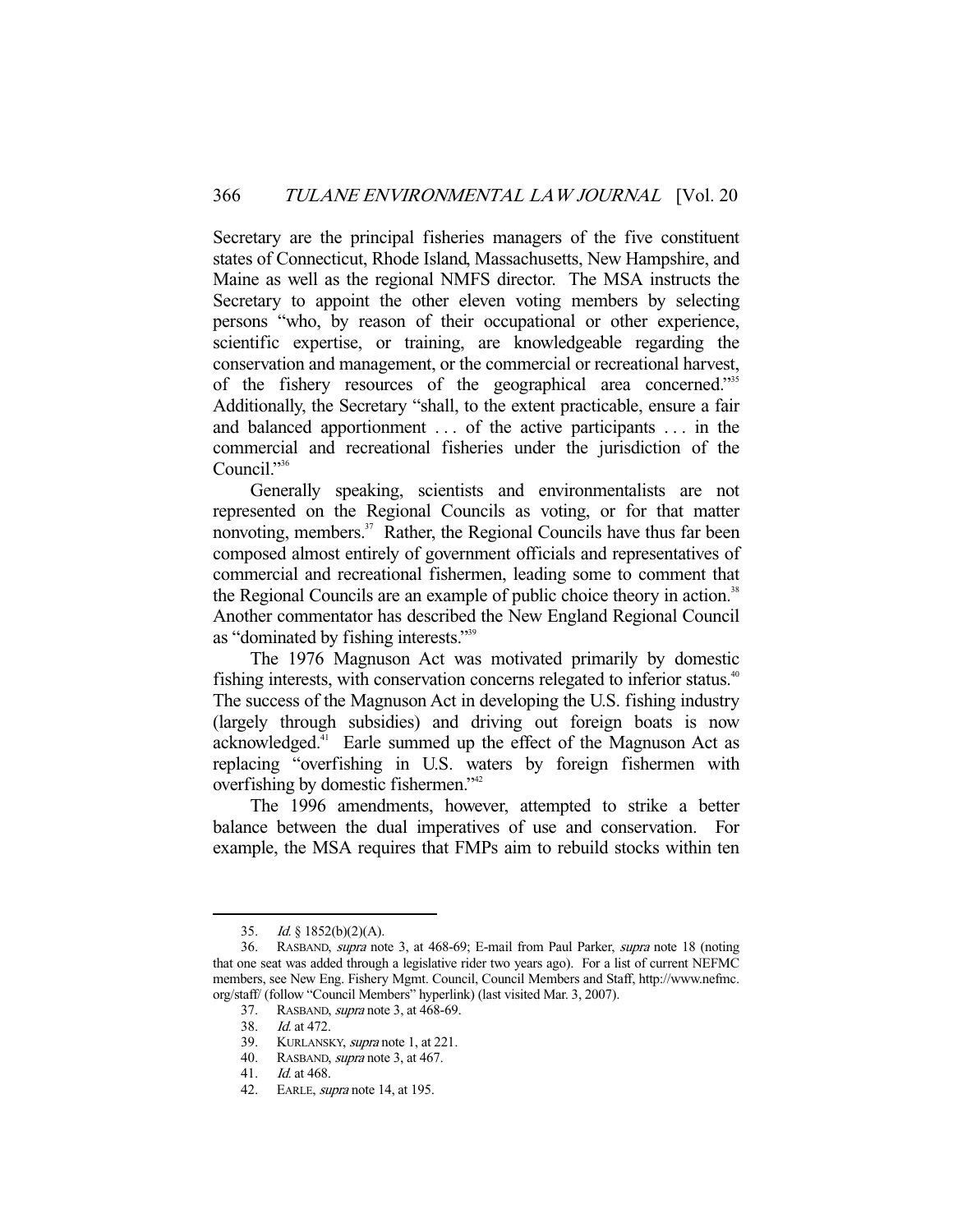years (with certain exceptions).<sup>43</sup> In addition to requiring that stocks be rebuilt within a determined period of time, the MSA introduces five major changes intended to improve conservation outcomes. It requires that NMFS (1) develop objective and measurable definitions of overfishing for all fish populations under management, (2) end overfishing, (3) monitor and minimize bycatch, and (4) protect essential fish habitats.44 Additionally, the MSA redefines "optimal yield" such that it has to be equal to or lower than the maximum sustainable yield, whereas under the Magnuson Act optimal yield could be, and often was, set by the Regional Councils at a level exceeding maximum sustainable vield.<sup>45</sup>

 The ten national standards, seven of which were introduced as part of the original Magnuson Act, are another vital aspect of the MSA. Of the ten national standards, number four is particularly relevant to my assessment of the viability of the Georges Bank Hook Sector as a model fishery since it addresses the allocation of fishing rights. National Standard 4 states:

Conservation and management measures shall not discriminate between residents of different States. If it becomes necessary to allocate or assign fishing privileges among various United States fishermen, such allocation shall be (A) fair and equitable to all such fishermen; (B) reasonably calculated to promote conservation; and (C) carried out in such manner that no particular individual, corporation, or other entity acquires an excessive share of such privileges.<sup>46</sup>

 Georges Bank fisheries have also been impacted by international law. In 1984, the International Court of Justice delimited the maritime boundary between the United States and Canada, which included dividing Georges Bank.<sup>47</sup> Given that certain Atlantic cod stocks migrate between the American and Canadian portions of Georges Bank, there is a

<sup>43.</sup> Michael C. Laurence, Note, A Call to Action: Saving America's Commercial Fishermen, 26WM. & MARY ENVTL. L & POL'Y REV. 825, 831 (2002).

<sup>44.</sup> Fleming et al., *supra* note 4, at 580.

 <sup>45.</sup> Id. at 585-87.

 <sup>46. 16</sup> U.S.C. § 1851(a)(4) (2000). The United States District Court for the District of Rhode Island held in Ace Lobster v. Evans, 165 F. Supp. 2d 148, 178-81 (2001), that National Standard 4 allows disparate impacts on residents of different states if the hardship imposed is outweighed by the total benefits to others, and if the hardship imposed is rationally connected to the achievement of optimum yield or a fisheries management plan. This decision may serve to facilitate the allocation of fishing rights as well as to defend against claims that National Standard 4 has been violated.

 <sup>47.</sup> Delimitation of the Maritime Boundary in the Gulf of Maine Area (U.S. v. Can.), 1984 I.C.J. 246 (Oct. 12).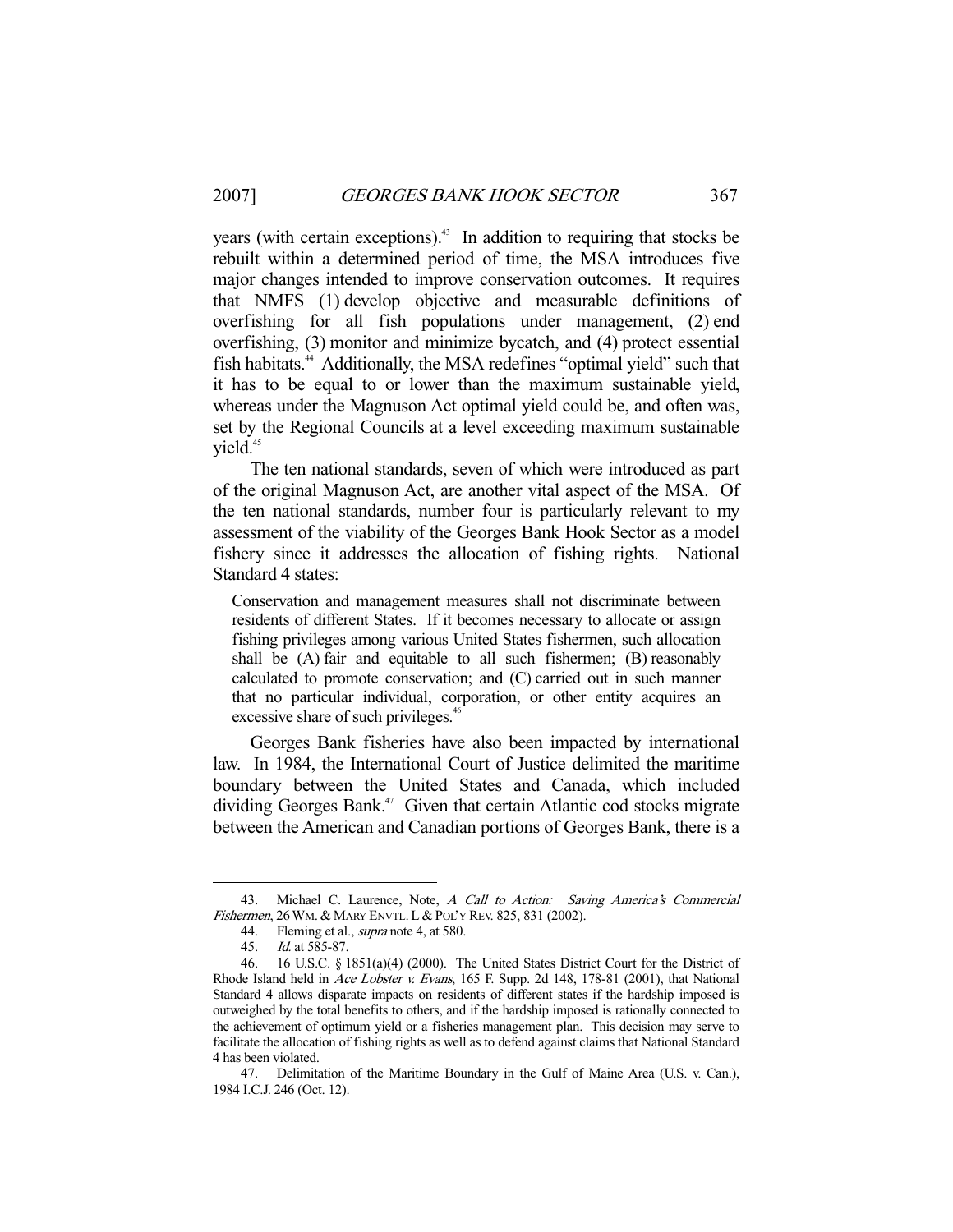need for some degree of joint management.<sup>48</sup> However, it is not the purpose of this Article to explore the complexities of transnational management of cod.

#### V. COMMUNITY-BASED APPROACHES TO FISHERIES MANAGEMENT

 Various theories attempt to explain how community-based approaches to natural resource management arise. Generally speaking, community-based approaches to natural resource management are carried out by local communities using local knowledge often derived from their exploitation and/or conservation of the resource in question. Community-based approaches are not necessarily exclusive of government involvement in managing the resource. In the case of the Georges Bank Hook Sector, community-based management exists within the framework of state and federal regulation.

 Libecap has written about the "political bargaining or contracting underlying the establishment or change of property institutions.<sup>749</sup> In his view, "whether or not the more complete defining of property rights is socially beneficial depends on the magnitude of common pool losses, the nature of contracting costs to resolve them, and the costs of defining and enforcing property rights."<sup>50</sup> Libecap cites three barriers to contracting for property rights in the realm of fisheries: (1) disputes over allocation of fishing rights, (2) concerns over distributional impacts, and (3) legal restrictions on assigning private property rights to fish.<sup>51</sup> Libecap's work provides a general theoretical framework for thinking about communitybased approaches to managing natural resources.

 Ostrom, on the other hand, addresses specific characteristics of groups that have successfully implemented community-based management. These communities share the following characteristics that facilitate the generation and enforcement of rules: (1) small size, (2) stability, (3) strong sense of community, (4) high dependence on the resource in question, and (5) a conservation ethic to preserve the resource for future generations.

 A comparative review of community-based natural resource management policies around the world found that these approaches shared certain characteristics including: (1) retention of final

<sup>48.</sup> Bruce N. Shibles, *Implications of an International Legal Standard for Transboundary* Management of Gulf of Maine-Georges Bank Fishery Resources, 1 OCEAN & COASTAL L.J. 1, 2 (1994).

 <sup>49.</sup> LIBECAP, supra note 6, at 10.

 <sup>50.</sup> Id. at 14.

 <sup>51.</sup> Id. at 15.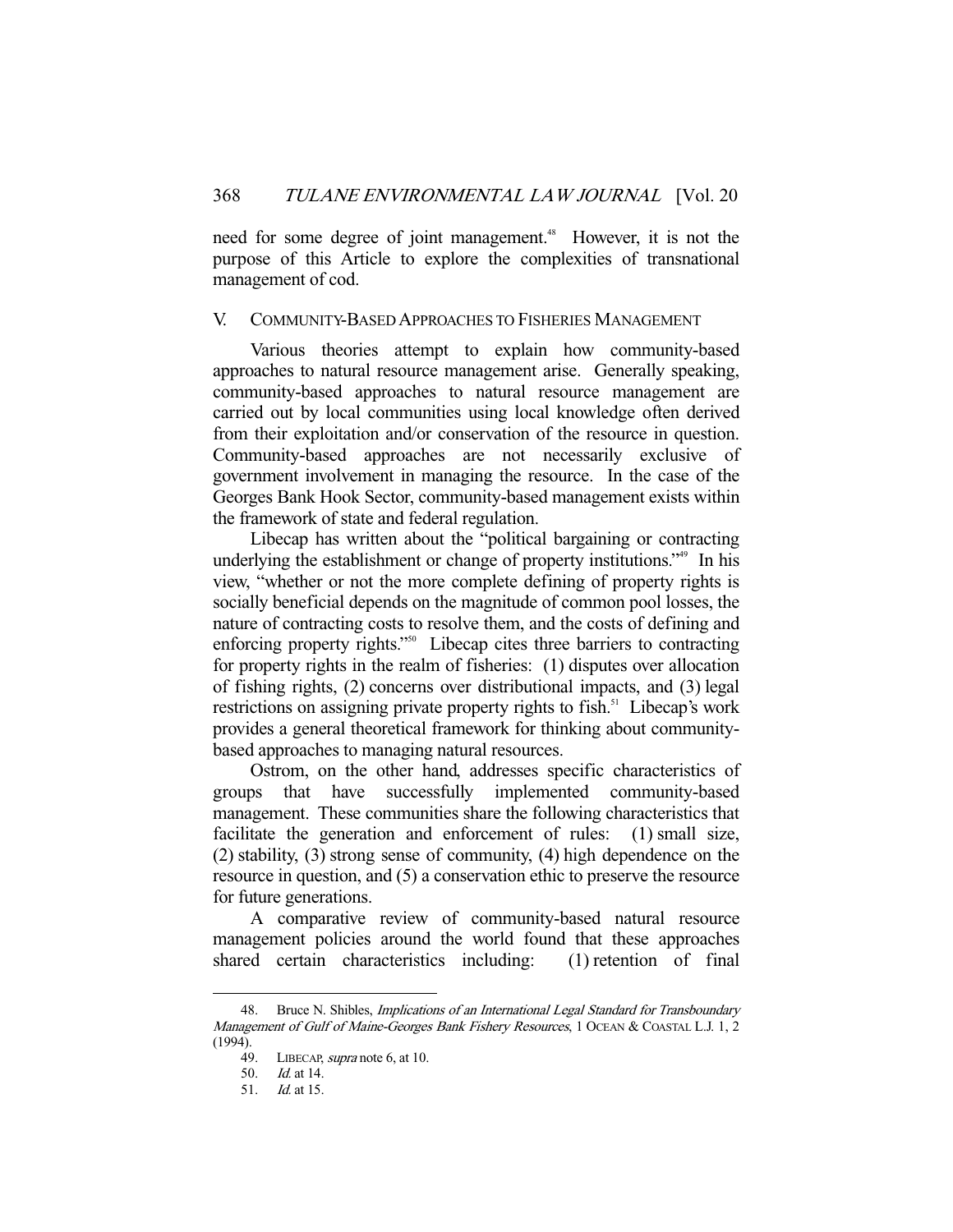management authority by the government; (2) granting of legal rights to use and benefit from certain natural resources, in exchange for local communities assuming greater management responsibility; and (3) the communal need to acquire some form of recognized legal personality such as a cooperative or a nonprofit corporation.<sup>52</sup>

#### VI. THE GEORGES BANK HOOK SECTOR

-

 So what happened in the case of the Georges Bank Cod Hook Sector? How and why was it created? To know the answer to these questions, we need to explore the connection between the Georges Bank Cod Hook Sector and the private nonprofit organization that helped bring it into existence.

 The Cape Cod Commercial Hook Fishermen's Association (CCCHFA) was formed in 1991 by a small group of local residents. "From an ad hoc committee of fishermen who met over beers to discuss the fate and future of their industry, the 'Hook,' as its staff and members call it, has evolved . . . into a formalized entity with 2,500 members— 215 of whom are commercial fishermen."<sup>553</sup> Members are divided into two main categories: (1) concerned coastal residents or business owners, and (2) industry members (with minimum annual dues of \$500 for Captains and boat owners and \$100 for other industry members). Noteworthy is that "[i]ndustry members must be in good standing to participate in CCCHFA programs, including cooperative research."54

 The CCCHFA (a private nonprofit organization incorporated in North Chatham, Massachusetts)<sup>55</sup> assists the Georges Bank Hook Sector with implementation of the Sector approach. According to its Web site, the CCCHFA's purposes are "to promote sustainable fisheries for the future, to educate concerned citizens and lawmakers about the complexity of maintaining a small scale commercial fishing business and to encourage collaborations between fishermen and scientists in order to maximize participation in the management process."<sup>56</sup> The organization stresses that "traditional fishing communities are facing the threat of

 <sup>52.</sup> Ctr. for Int'l Envtl. Law et al., Whose Resources? Whose Common Good? Towards a New Paradigm of Environmental Justice and the National Interest in Indonesia 2, 9-10, 14 (Jan. 2002), available at http://www.ciel.org/Publications/Whose\_Resources\_3-27-02.pdf.

<sup>53.</sup> Jennifer C. Berkshire, A Nonprofit Leader Navigates Controversy While Preserving a Way of Life, CHRON. PHILANTHROPY, Sept. 2, 2004, at 20.

 <sup>54.</sup> Cape Cod Commercial Hook Fishermen's Ass'n, Become a CCCHFA Member, http://www.ccchfa.org/pages/about\_us/31/ (last visited Jan. 20, 2007).

 <sup>55.</sup> Guidestar, http://www.guidestar.org (search "Find Nonprofits" for "Cape Cod Commercial Hook Fishermen's Association") (last visited Jan. 20, 2007).

 <sup>56.</sup> CCCHFA, Welcome, http://www.ccchfa.org (last visited Jan. 28, 2007).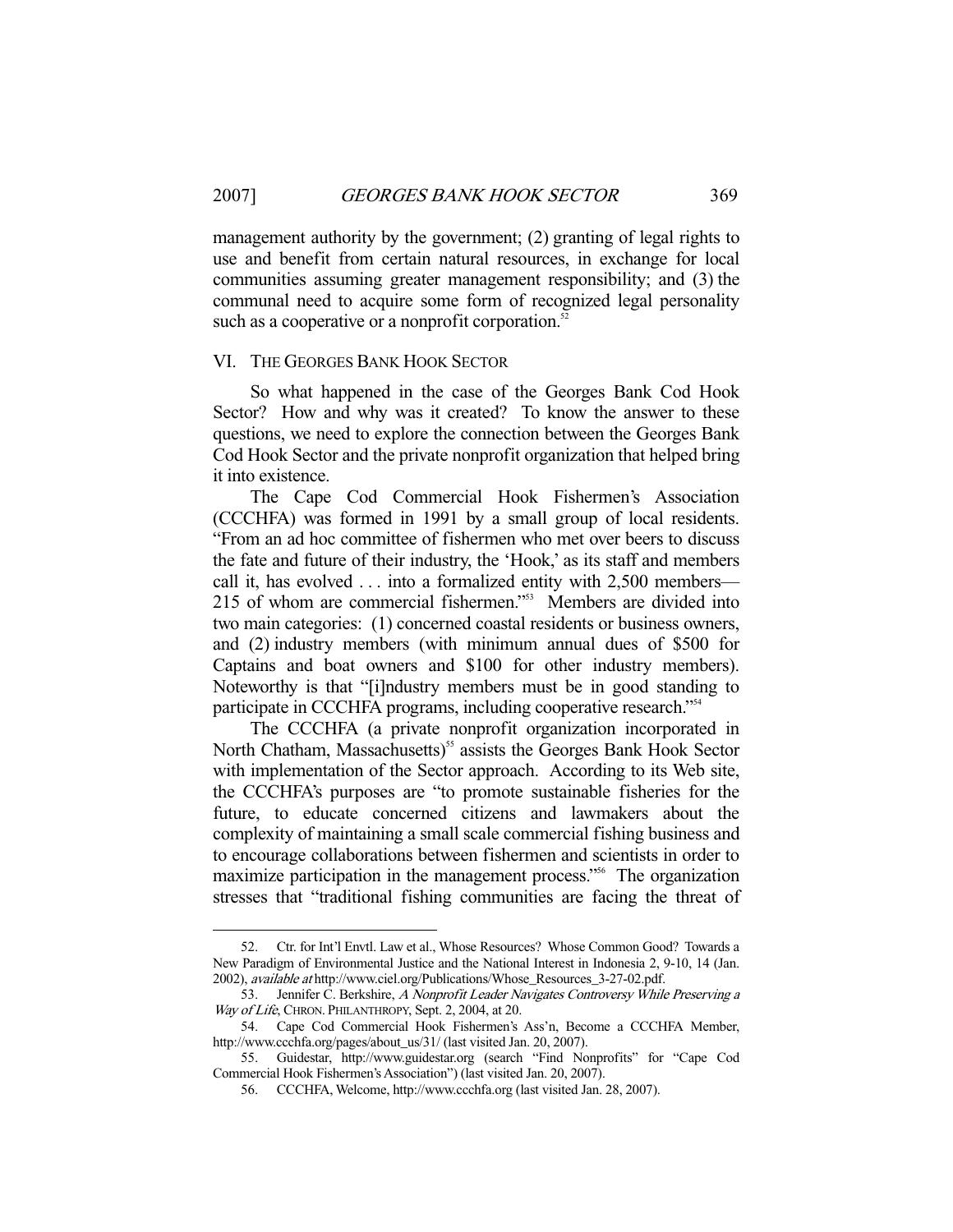extinction. . . . In ports like Chatham and Harwich, fishing is not merely an occupation; it is a way of life."<sup>57</sup> As a  $501(c)(3)$  not-for-profit corporation, the CCCHFA is eligible to receive tax-deductible donations for its programs, and in the year 2004 it had a budget of approximately \$1.6 million dollars consisting of revenues from the federal government (for cooperative research between fishermen and scientists), foundations, and individuals.<sup>58</sup> It is unclear whether the Georges Bank Cod Hook Sector would have come into existence without the prior formation of and stimulus provided by the CCCHFA or some such similar entity.

 The assistance provided to the Georges Bank Hook Sector by the CCCHFA is substantial, and is exemplified by the fact that the current Sector Manager of the Georges Bank Hook Sector is one of the staff members of the CCCHFA.<sup>59</sup> Although the Georges Bank Cod Hook Sector has set the goal of covering its costs with membership fees, this was not done in the 2004 fishing year (May 1, 2004 thru April 30,  $2005$ .<sup>60</sup> It appears that the CCCHFA is still subsidizing the Georges Bank Cod Hook Sector to a significant degree. The Georges Bank Cod Hook Sector 2004 Annual Report to the New England Fisheries Management Council notes that "the Hook Sector must pay for services such as the Sector Manager, monitoring Sector landings, enforcing Sector rules, and holding regular Sector meetings."<sup>61</sup> Because all of these services were carried out by the Hook Sector in  $2004$ <sup>62</sup>, it must be assumed that outside sources of funding were used to do so. The question then is whether the Georges Bank Cod Hook Sector is financially viable on its own. Or does it require the assistance of outside funding, and perhaps even human organizational support, as has been provided by the CCCHFA for its continued existence? Finally, one should note that the costs of the Georges Bank Hook Sector may decrease with time, as they take advantage of the organizational learning required to keep costs to a minimum. Similarly, future Sectors may benefit from the lessons learned by the Georges Bank Hook Sector, including in the area of cost control and financial sustainability.

 <sup>57.</sup> CCCHFA, Welcome, http://www.ccchfa.org (last visited Jan. 20, 2007).

 <sup>58.</sup> CCCHFA, ANNUAL REPORT 2004, at 11 (2005), available at http://www.ccchfa.org/ pages/media\_center/42/pages/files/AnnualReport2004.pdf [hereinafter ANNUAL REPORT 2004].

 <sup>59.</sup> CCCHFA, FRC Activities, http://www.ccchfa.org/pages/1/60/ (last visited Jan. 20. 2007).

 <sup>60.</sup> GEORGES BANK HOOK SECTOR, GEORGES BANK HOOK SECTOR 2004 ANNUAL REPORT TO NEFMC 19 (2005), available at http://www.ccchfa.org/pages/4/25/ (download report through the "here" hyperlink).

 <sup>61.</sup> Id.

 <sup>62.</sup> Id.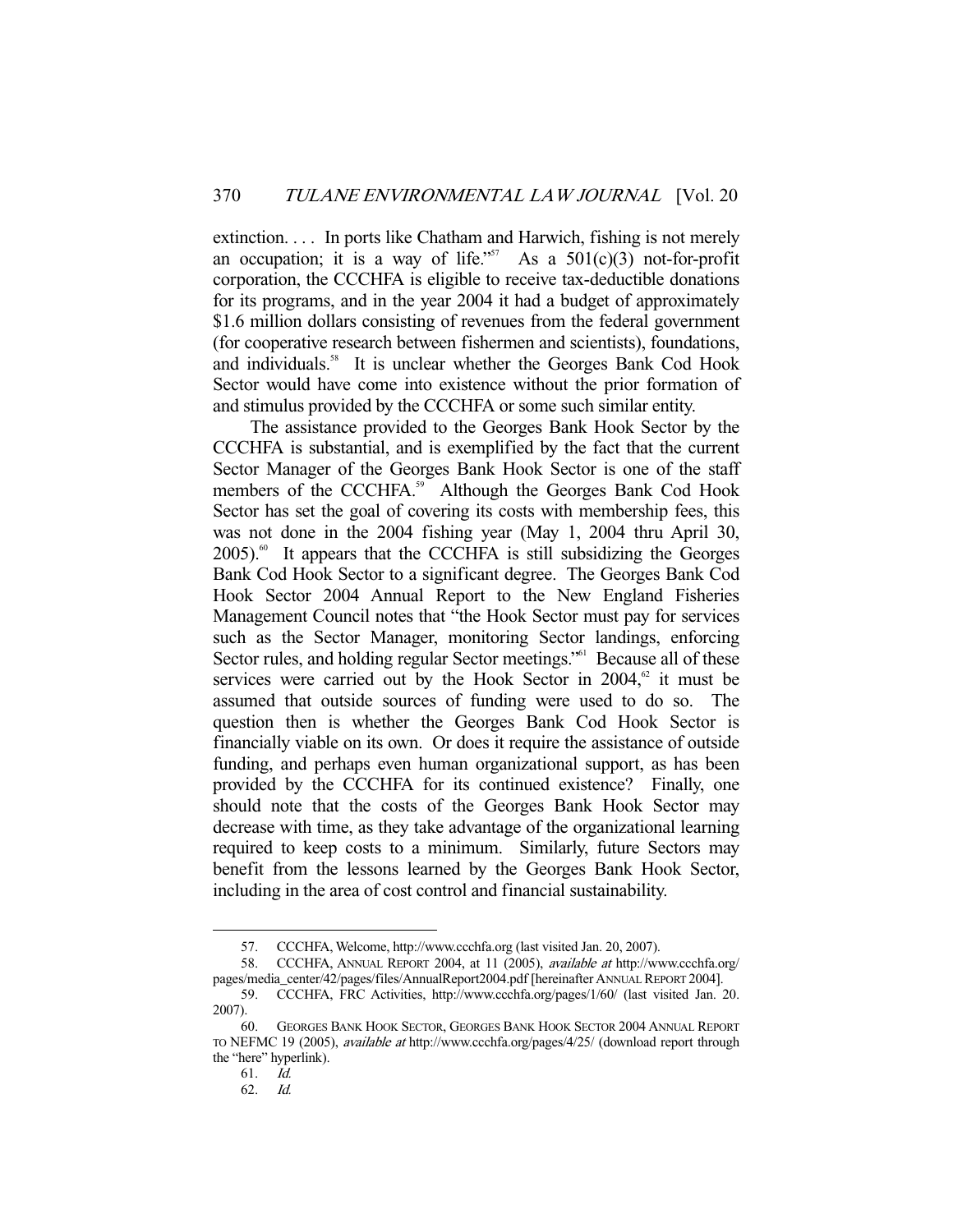Another important factor leading to the creation of the Georges Bank Cod Hook Sector (besides support from the CCCHFA) was the prediction of serious adverse economic effects for the vessels fishing out of Chatham and Harwichport, in particular from the impending amendment 13 to the New England Fisheries Management Council's groundfish management plan. When presented with the Sector option as an alternative, enough local fishermen from Chatham and Harwichport preferred it.<sup>63</sup> This descriptive account of the formation of the Georges Bank Cod Hook Sector comports nicely with Libecap's argument that "[i]n considering whether or not to support proposed changes in property rights at any time, the bargaining parties implicitly compare their expected income stream under the status quo with that offered by the new arrangement."<sup>64</sup>

## VII. IS THE GEORGES BANK COD HOOK SECTOR A MODEL FISHERY?

 In answering this question, one should realize that certain factors are beyond the control of the fishermen who manage and the regulators who oversee the Georges Bank Cod Hook Sector. Regardless of how well the Sector's fisheries management regime performs, the Atlantic cod may not be restored to high levels of sustainable productivity anytime soon. This prospect is borne out by amendment 13 to the Fisheries Management Plan wherein the New England Fisheries Management Council adopted a plan to rebuild Atlantic cod stocks by the year 2026 (this deadline exceeds the normally required ten-year time frame due to the cod's "unique biological circumstances").<sup>65</sup> Another possibility is that nature will assert itself after anthropogenic alteration of the cod's ecosystems. Kurlansky points out that other species might take over the cod's ecological niche by surviving and thriving in areas formerly dominated by cod, and he notes that "[s]ome biologists worry that rays, skates, and dog-fish, which are small sharks, may already be moving in."66 A further factor that has traditionally been beyond the control of fishermen is the significant degree of scientific uncertainty in fisheries science.<sup>67</sup> In the case of the Georges Bank Cod Hook Sector, however, the fishermen have proactively cooperated with scientists to increase

<sup>63.</sup> *Id.* at 5-6.<br>64. LIBECAP, *65*. Fleming e LIBECAP, *supra* note 6, at 19.

Fleming et al., *supra* note 4, at 600.

<sup>66.</sup> KURLANSKY, *supra* note 1, at 202.

 <sup>67.</sup> EARLE, supra note 14, at 192 (referring to fishing quotas as based on highly uncertain information).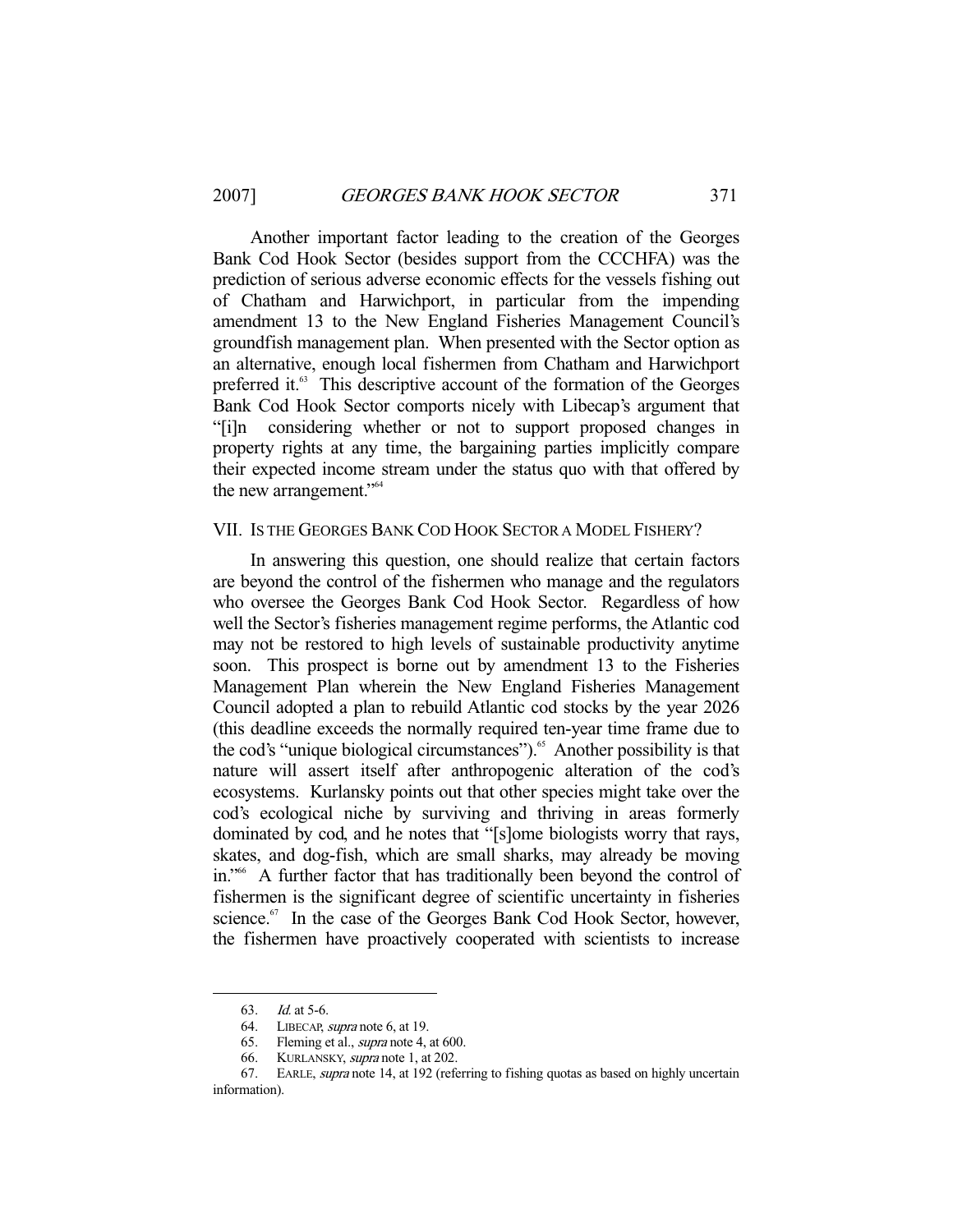both sides' mutual understanding of the fisheries and ecosystems under management.<sup>68</sup>

 Regardless of the aforementioned constraints, the need for innovative models of successful fisheries management is evident. The Georges Bank Cod Hook Sector has expressed that its "members and Staff have worked diligently to set forth the GB Hook Sector as a strong model for the future of Groundfish management in New England."<sup>69</sup> Convincing the New England Regional Council and NMFS to make room for the Sector approach in their regulatory system was a major success for the CCCHFA.<sup>70</sup> As described by one commentator:

In one of the more progressive approaches adopted by the NEFMC, Amendment 13 introduces the concept of sector allocations to the region. This option allows fishermen to self-organize and develop self-managed programs for a prescribed allocation of quota in the fishery based on their fishing history . . . [and] was developed by a relatively small boat fishery that primarily uses hook-and-line gear to fish for cod off Cape Cod. This group formed a sector and had its plan adopted in Amendment 13 . . . . Additional sectors may be formed and approved through future framework actions.<sup>71</sup>

 Amendment 13 to the New England Groundfish Management Plan came into effect on May 1, 2004, the first day of the 2004 fishing year. It allows any person to submit a Sector allocation proposal for a group of fishing vessels to the Regional Council. If the Council approves, it initiates a framework for that Sector with either a hard quota (i.e., total allowable catch) or a maximum days-at-sea allocation combined with a target allowable catch. $72$ 

 No Sector may be allocated more than twenty percent of the fishing rights for any stock.73 This rule may evidence the Regional Council's desire to comply with National Standard 4's nondiscrimination requirement by maintaining distributional equity among the five New England states (20% of quota x 5 states =  $100\%$  of quota). Allocation of catch or effort is based upon documented landings of the stock in question over the five-year period prior to submission of the Sector

 <sup>68.</sup> Cape Cod Commercial Hook Fishermen's Ass'n, Cooperative Research, http://www. ccchfa.org/pages/2 (last visited Jan. 20, 2007).<br>69. GEORGES BANK HOOK SECTOR,  $\frac{1}{2}$ 

GEORGES BANK HOOK SECTOR, supra note 60, at 20.

<sup>70.</sup> Fleming et al., *supra* note 4, at 602.

 <sup>71.</sup> Id.

 <sup>72.</sup> NOAA Fisheries Northeast Region Information Sheet No. 19, Sector Allocation Proposal Requirements and Procedures 1 (May 1, 2004), available at http://www.nero.noaa.gov/ nero/regs/infodocs/Info19.pdf.

 <sup>73.</sup> Id.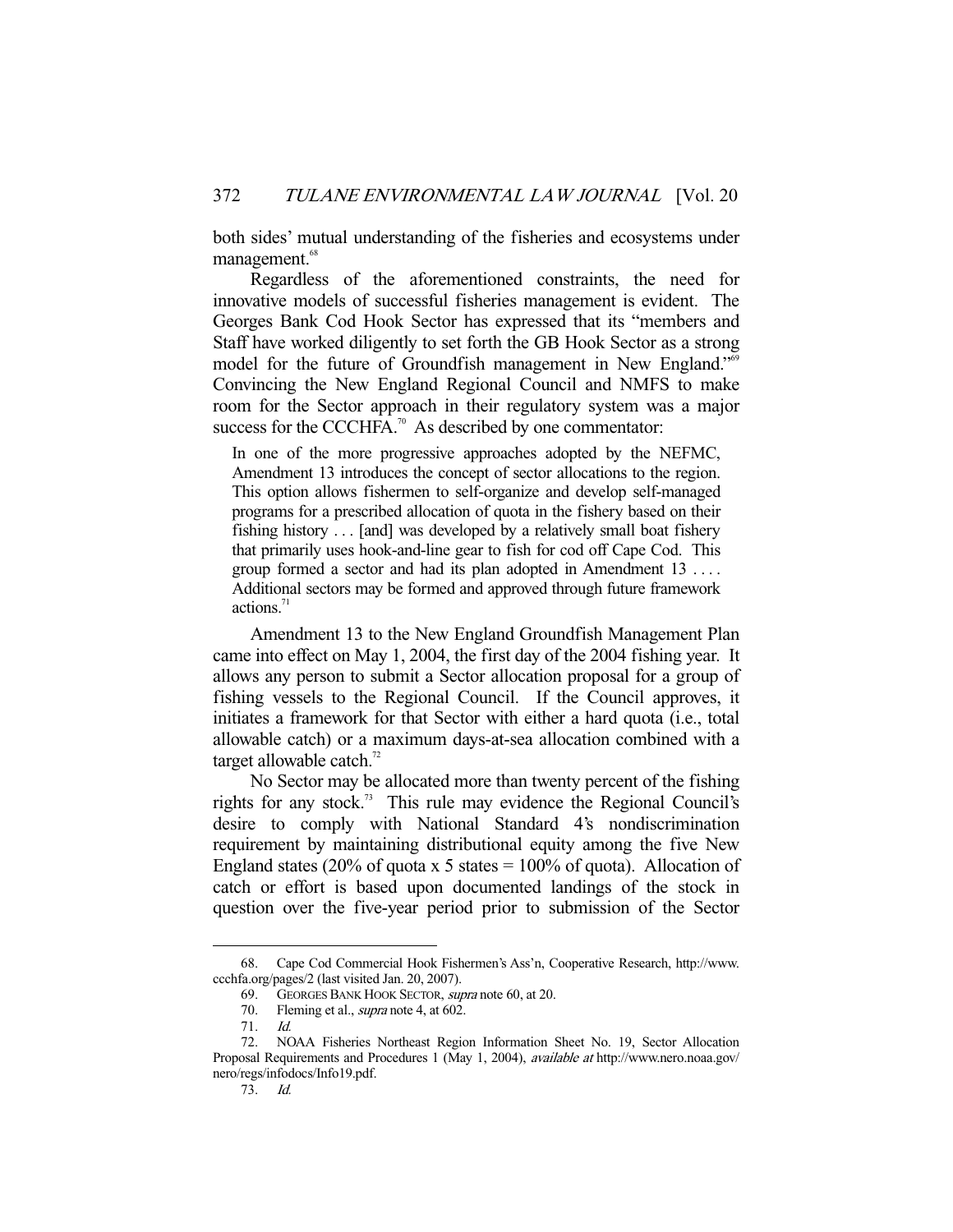proposal.<sup>74</sup> For example, hook fishermen caught about twenty percent of Georges Bank cod between 1996 to 2001 and were thus allocated the right to land twenty percent of allowable Georges Bank cod (for fishing years 2004-2007).<sup>75</sup>

 Each Sector must submit a binding Operations Plan and a Sector Contract for approval by the NMFS Regional Administrator. The Operations Plan details the methods the Sector will use to comply with the quota as well as the MSA's conservation requirements (e.g., minimization of bycatch). The Sector Contract is formulated and signed by all the Sector members as a way of establishing intra-membership binding commitments. This intra-membership contract may serve to incentivize peer pressure for compliance with federal fishery regulations since all members are jointly and severally liable for any violations of federal fisheries law. To complete our overview of amendment 13, it should be said that the NMFS Regional Administrator maintains discretion to exempt Sector members from certain regulations as necessary for the implementation of the Sector's Operations Plan.<sup>76</sup>

 For the 2004 fishing year, the Georges Bank Cod Hook Sector formulated an Operations Plan with two primary restrictions: (1) only nonautomated hook gear could be used, and (2) the annual hard quota was divided equally into monthly hard quotas. Their plan also included steps to achieve compliance with the MSA and with the New England Regional Council's groundfish management plan (e.g., monitoring landings). $77$ 

 Fifty-eight vessels, most of which sail from Chatham or Harwichport and also fish for species other than cod outside the Sector's system, participated in the Georges Bank Cod Hook Sector during the 2004 fishing year.<sup>78</sup> How well did they do?

 I utilize a four-part test to assess the Georges Bank Cod Hook Sector's viability as a model for other fisheries. First, I assess performance with regard to use. Second, conservation performance is analyzed. Third, I address the viability of the Sector approach for preserving local fishing communities and cultures. And fourth, I evaluate performance with regard to organizational viability.

 <sup>74.</sup> Letter from Patricia A. Kurkul, Regional Administrator, Nat'l Marine Fisheries Serv., to Northeast (NE) Multispecies Permit Holder, *available at* http://www.nero.noaa/amend13/ph1/ amend13.pdf (last visited Mar. 29, 2007).

<sup>75.</sup> E-mail from Paul Parker, *supra* note 18.

<sup>76.</sup> NOAA Fisheries Northeast Region Information Sheet No. 19, supra note 72, at 3.

<sup>77.</sup> GEORGES BANK HOOK SECTOR 2004 ANNUAL REPORT, supra note 60, at 3.

 <sup>78.</sup> Id.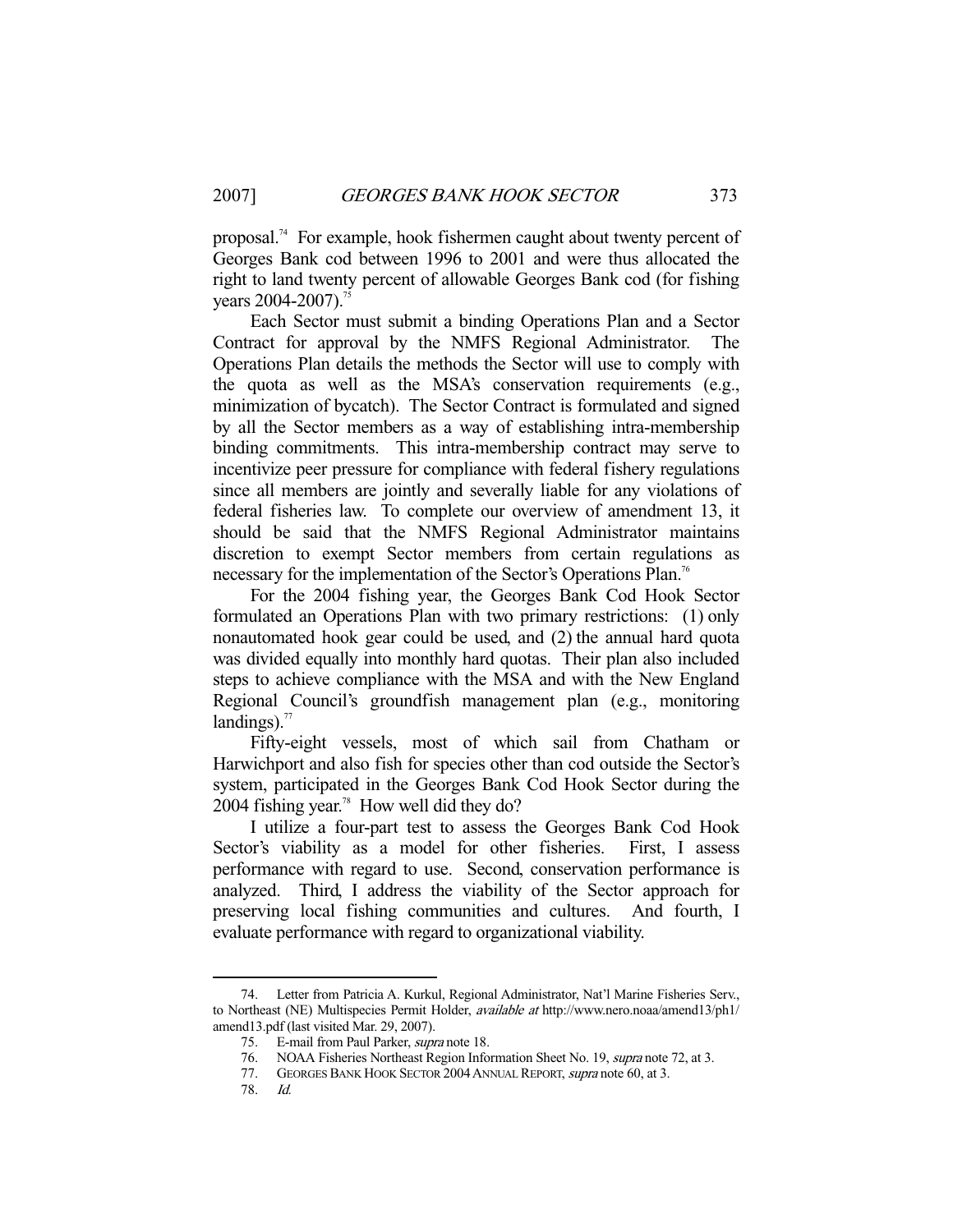## A. Use Outcomes

 With regard to use performance, the unfortunate truth is that the Sector only landed about one third of its allocated quota for 2004.<sup>79</sup> Because NMFS approved the same allocation to the Georges Bank Cod Hook Sector for the years  $2004-2007$ ,<sup>80</sup> the Sector has two more years in which to try to land more cod. Despite this two year window, the Sector's members seem extremely concerned over the scarcity of cod. As the Sector's annual report to the New England Regional Council states, "[t]he biggest worry of Hook Sector members is the low abundance of cod, especially during the winter months."<sup>81</sup>

 The Sector's strategy for improving economic (or use) performance is to switch from stocks of concern such as cod, to healthier stocks such as haddock. Ironically, the haddock stocks themselves experienced a major collapse in the early 1990s, leading to emergency closures of haddock fishing grounds by the federal government from 1994 to the present.<sup>82</sup> Nonetheless, NFMS granted the Sector exclusive fishing rights to land haddock in "Closed Area I" during  $2004$ .<sup>83</sup> An article in the *Cape* Cod Times explained why:

Access to "Closed Area I" is their reward for figuring out how to cut back on catching endangered species such as cod . . . . Last winter, fishermen from the Hook Sector participated in an experiment to see how much haddock was in the closed area and if they could develop a bait that caught mostly haddock but very little or no cod. The boats found that herring and a manufactured bait both worked. Their reward is access until December 31 to the closed area and its potential catch of 2.2 million pounds of haddock.<sup>84</sup>

Access to this haddock Special Access Program was key to the Sector's economic viability in 2004 as cod revenues were minimal and haddock revenues were significant.<sup>85</sup> In 2005, the haddock Special Access Program has expanded to include all hook fishermen, not just those in the Sector.<sup>86</sup>

 <sup>79.</sup> Id. at 12. Of the 371 metric tons that the Sector was allowed to land under its total allowable catch for 2004, it landed only 130 metric tons (286,190 pounds).

 <sup>80.</sup> NOAA Fisheries Northeast Region Information Sheet No. 19, supra note 72, at 1.

<sup>81.</sup> GEORGES BANK HOOK SECTOR 2004 ANNUAL REPORT, *supra* note 60, at 22.

 <sup>82.</sup> Doug Fraser, Fishery Managers Grant Cape Cod Fishing Boats Access to Closed Haddock Grounds, CAPE COD TIMES, Nov. 30, 2004, available at 2004 WLNR 12794276.

 <sup>83.</sup> Id. 84. Id.

<sup>85.</sup> GEORGES BANK HOOK SECTOR 2004 ANNUAL REPORT, *supra* note 60, at 4.

<sup>86.</sup> *Id.* at 18.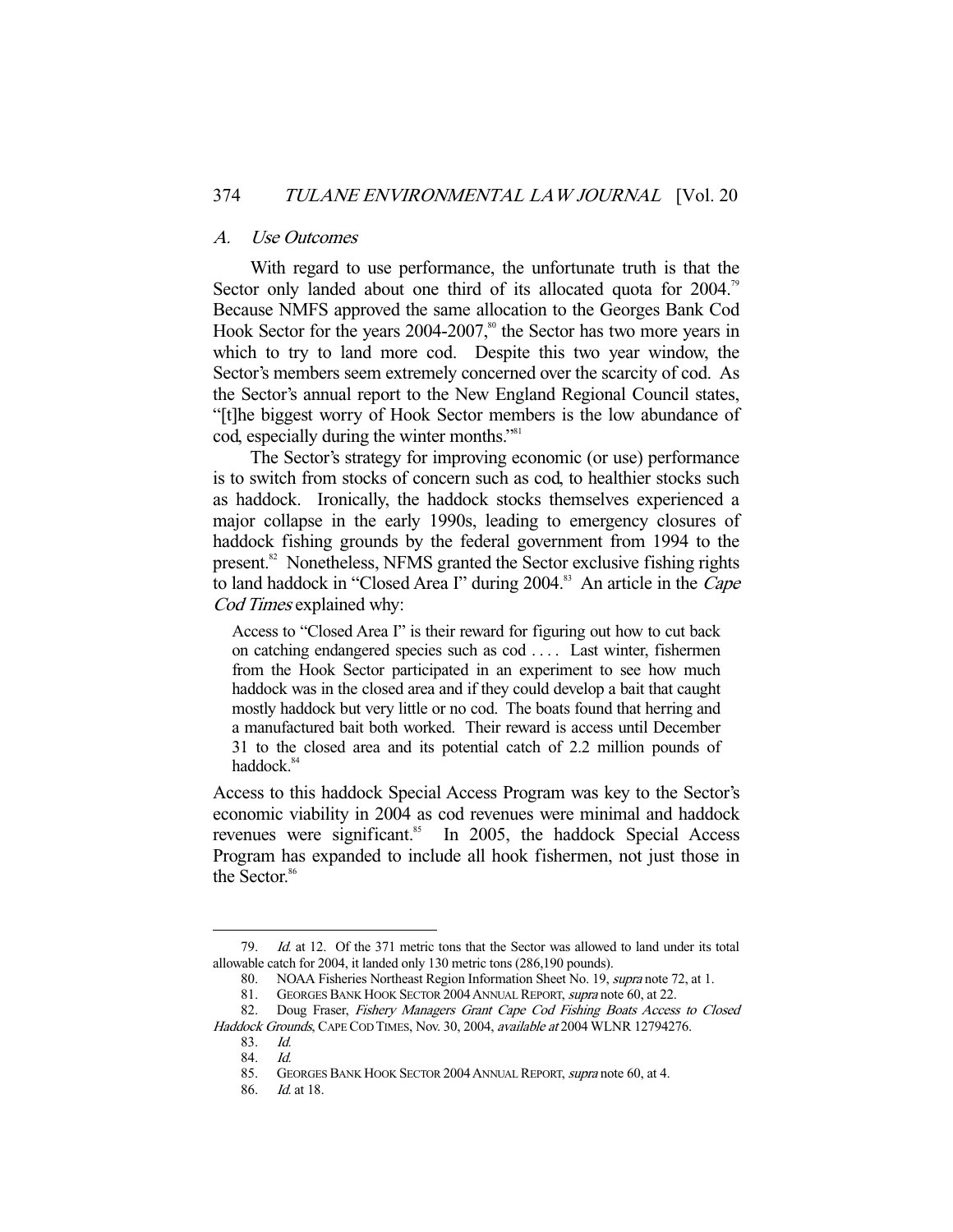Another supplementary form of revenue for Sector fishermen was cooperative research financing channeled by the federal government through the CCCHFA. Paul Parker, the CCCHFA's Executive Director, was quoted in the *Chronicle of Philanthropy* to the effect that federal funding of cooperative research "provided an economic lifeline for many of the group's fishermen members. . . . Federal money is used to pay them to collect data and conduct tagging research at a time when tight regulations have drastically cut back the days they can spend fishing."<sup>87</sup> In 2004, the CCCHFA received approximately \$1.2 million in federal research money.<sup>88</sup>

 The Sector's engagement with scientists on federally financed fisheries research, for which they are financially compensated, certainly argues for its being a model fishery. Moreover, the division of annual hard quotas into monthly hard quotas is an idea that could be easily replicated as a measure to control derby fishing in newly formed Sectors.

 On the other hand, the allocation of exclusive fishing rights for haddock to these Massachusetts fishermen resulted in anger among Maine fishermen. Senator Olympia Snowe of Maine issued a press release describing the Sector-exclusive haddock Special Access Program as "terrible news for Maine's fishermen."<sup>89</sup> As mentioned earlier, National Standard 4 may play a significant role in allocating fishing rights among the different states within regions.

## B. Conservation Outcomes

 With regard to conservation outcomes, the Georges Bank Cod Hook Sector appears to have performed remarkably well in many areas. For example, in the haddock Special Access Program over a million pounds of haddock were caught and bycatch of cod was kept to less than twenty thousand pounds (less than two percent of the total).<sup>90</sup> As explained in the Annual Report of the Georges Bank Hook Sector, the fishermen were involved in cooperative research with scientists that led to their receiving exclusive access to Closed Area I fishing: "The fishermen thought that if they used baits more attractive to haddock than cod, and fished in certain places and times, they could harvest a very clean catch of haddock."<sup>91</sup>

<sup>87.</sup> Berkshire, *supra* note 53, at 21.

<sup>88. 2004</sup> ANNUAL REPORT, *supra* note 58, at 11.

 <sup>89.</sup> Press Release, Senator Olympia Snowe, NMFS Must Allow Maine's Fishermen To Participate in Special Haddock Fishery (Nov. 18, 2004), *available at* http://snowe.senate.gov/ public/ (key search "haddock" and scroll down to Nov. 18, 2004 press release).

<sup>90.</sup> GEORGES BANK HOOK SECTOR 2004 ANNUAL REPORT, supra note 60, at 4.

 <sup>91.</sup> Id. at 14.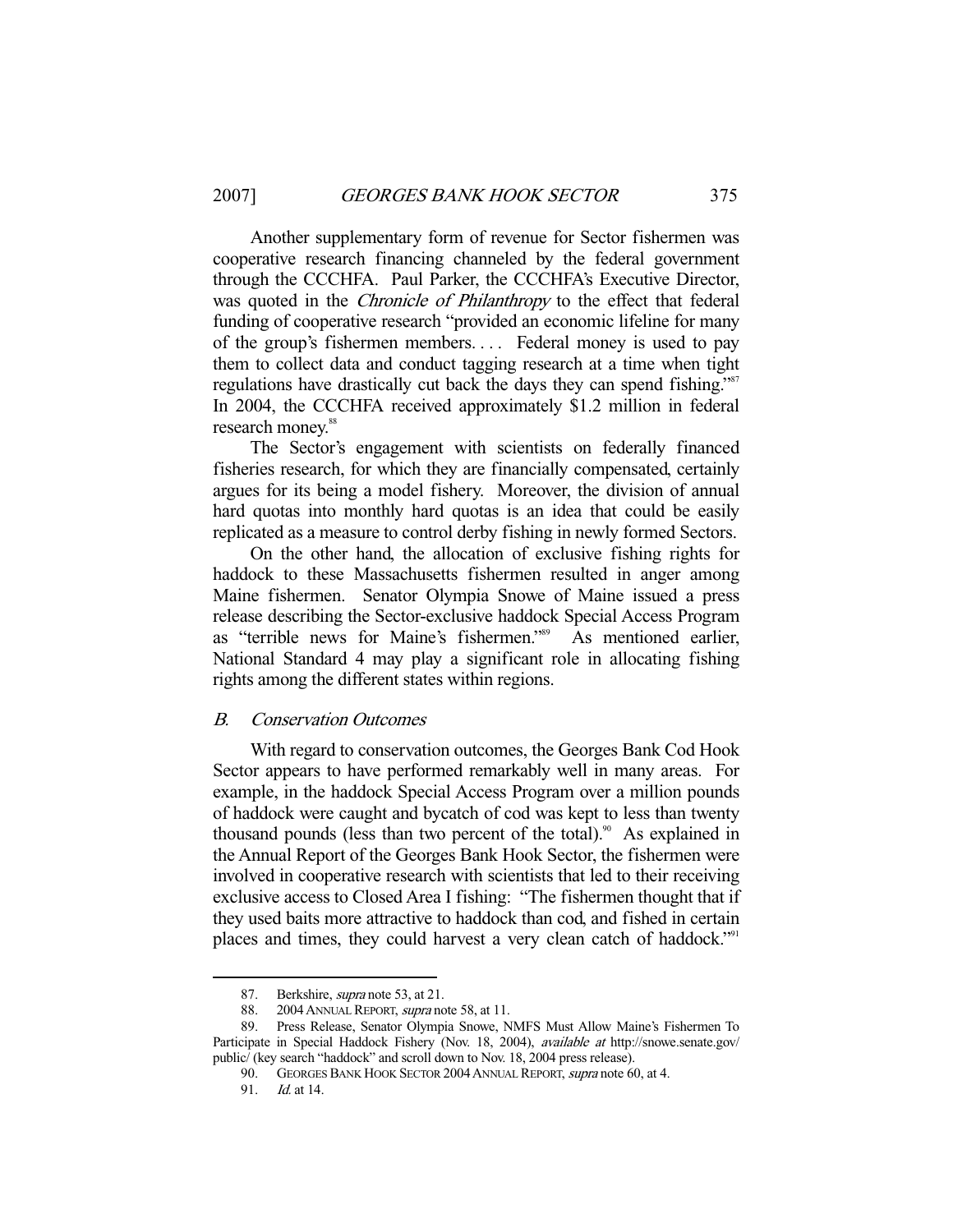This is an excellent example of how fishermen's empirical knowledge can help advance scientific understanding of fisheries.<sup>92</sup>

 From a conservation standpoint, the low amount of cod caught in 2004 was a success, although as mentioned earlier this outcome was a negative one from a use perspective and was not desired by the fishermen.

 Other significant conservation achievements for the Sector included an observer coverage rate of 22.4% and participation in an Electronic Monitoring pilot research project.<sup>93</sup> Prior to a recent judicial order to increase observer coverage to five percent, NMFS provided observer coverage of approximately two percent for the New England groundfish fishery.94 The Sector Manager played an important role in communicating "with AIS and the Fisheries Sampling Branch in order to assist in coordinating coverage [by observers]."95 The results of the electronic monitoring pilot research were quite interesting as well. Catch estimates captured by video footage were within five percent of the figure tallied by observers. Video and other forms of electronic monitoring could eventually replace the current practice of having independent observers go out with the fishing vessels to impartially track data. Electronic monitoring "offers advantages over observer programs including lower cost, labor savings, logistical efficiency, fleet suitability, and increased industry acceptance."<sup>96</sup>

 The Georges Bank Cod Hook Sector's strong emphasis on cooperative research is a model that should be replicated wherever possible, in order to improve conservation outcomes as well as to address local fishermen's economic needs. Increasing the amount of federal funding available for cooperative research projects such as these will help keep local fishing communities viable. Simultaneously, federal research dollars will be leveraged by the fishermen's ability to contribute the use of their pre-existing capital—their boats. Greater funding for cooperative research is one method of addressing the problem of overcapitalization in the fishing industry, as the capital is put to good use. As the CCCHFA

<sup>92.</sup> See id. (noting that 100% coverage by independent observers was required in experiment, which is quite sensible given the temptation for interested parties to manipulate research in a way that favors their desired outcomes).

<sup>93.</sup> *Id.* at 16.

<sup>94.</sup> Fleming et al., *supra* note 4, at 615 (citing Declaration of Michael P. Sissenwine at 11, Conservation Law Found. v. Evans, 209 F. Supp. 2d 1 (D.D.C. Apr. 1, 2002)).

<sup>95.</sup> GEORGES BANK HOOK SECTOR 2004 ANNUAL REPORT, supra note 60, at 16.

 <sup>96.</sup> Id.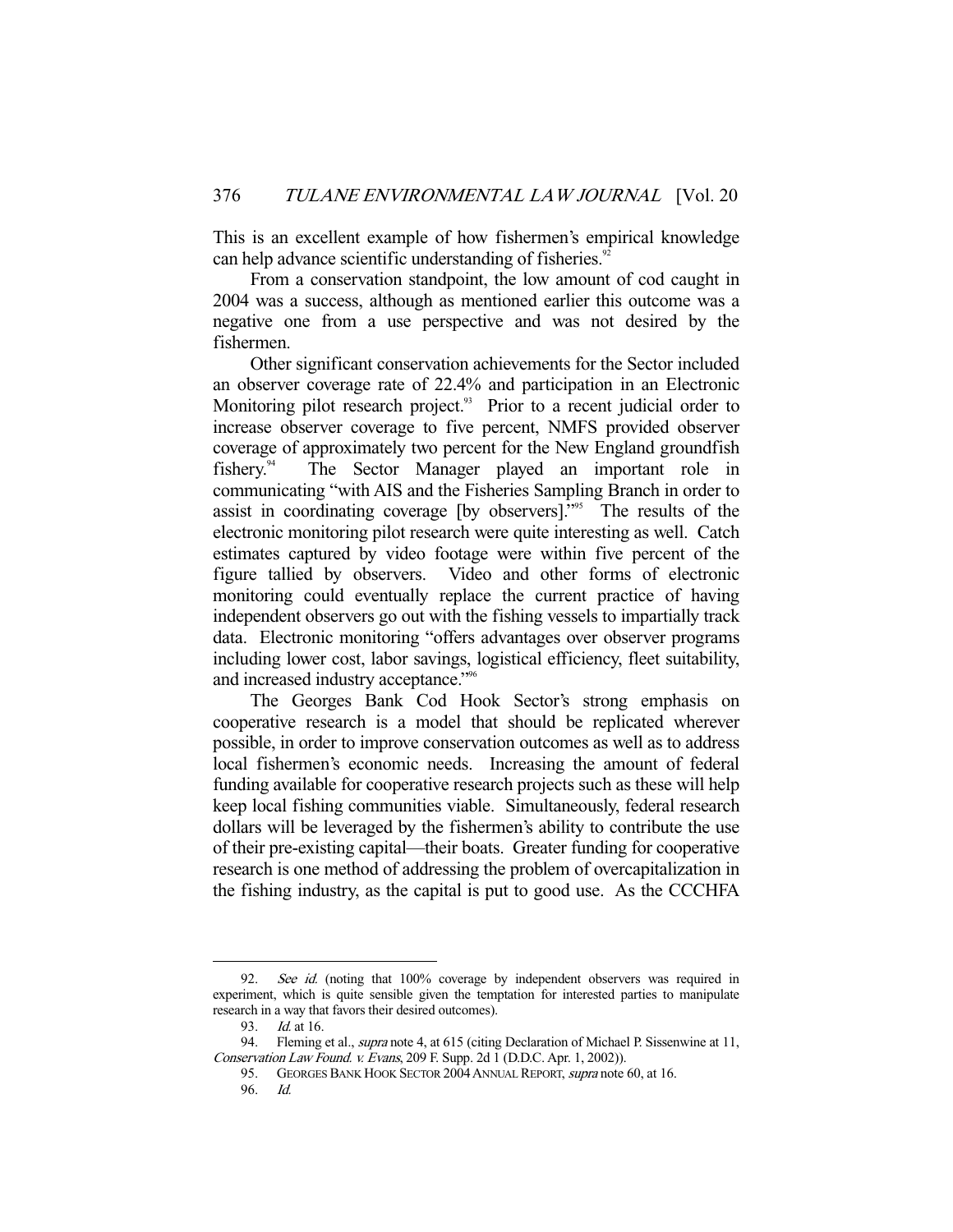Web site points out, "the skill, empirical knowledge and equipment of commercial fishermen are in high demand for research projects."<sup>97</sup>

 The total allowable catch restriction (i.e., hard quota) employed by the Sector is another positive feature from a conservationist perspective. Reliance on target allowable catches (i.e., soft quotas) and input controls (e.g., restricting days at sea) have proven ineffective at limiting catches of Atlantic cod in New England, so much so that for seven consecutive years New England exceeded its target allowable catch for cod. In some years, the total amount of cod landed was actually double or triple the target allowable catch.<sup>98</sup>

 A strong conservation ethic is modeled by the Sector's fishermen and by the leadership of the private nonprofit organization assisting the Sector. In 2001, the CCCHFA's Executive Director testified before the United States Senate Subcommittee on Oceans and Fisheries that "economic impacts must be considered [but] cannot take precedence over the Magnuson-Stevens Act's mandate to conserve fish."<sup>99</sup> A further example of the CCCHFA's prioritization of conservation was its intervening in a federal court lawsuit alleging that NMFS had failed to implement a management plan meeting MSA requirements. This was apparently the first time that an organization of fishermen in the United States had intervened in such a case on behalf of the conservation plaintiffs.<sup>100</sup>

 One potentially negative outcome of the Sector approach is the discretion afforded to NMFS to exempt Sector fishermen from closed area restrictions. But this discretion may be unavoidable if what is sought is a regulatory system with greater flexibility to reward and punish behavior. The haddock Special Access Program was indeed a great reward.

## C. Local Fishing Community Preservation Outcomes

 With regards to preserving local fishing communities and cultures, it is difficult to evaluate whether the Georges Bank Cod Hook Sector is a model fishery. To the extent that the Sector approach contributed to the continuing economic viability of fishing for Chatham and Harwichport fishermen, it was successful. It does appear that the Sector's fishermen

 <sup>97.</sup> Cape Cod Commercial Hook Fishermen's Ass'n, Cooperative Research, http://www. ccchfa.org/pages/2/ (last visited Jan. 28, 2007).

<sup>98.</sup> Conservation Law Found., Words To Fish By, CONSERVATION MATTERS (Winter 2004), http://www.clf.org/general/index.asp?id=379.

<sup>99.</sup> Laurence, *supra* note 43, at 833.

<sup>100.</sup> Fleming et al., *supra* note 4, at 591.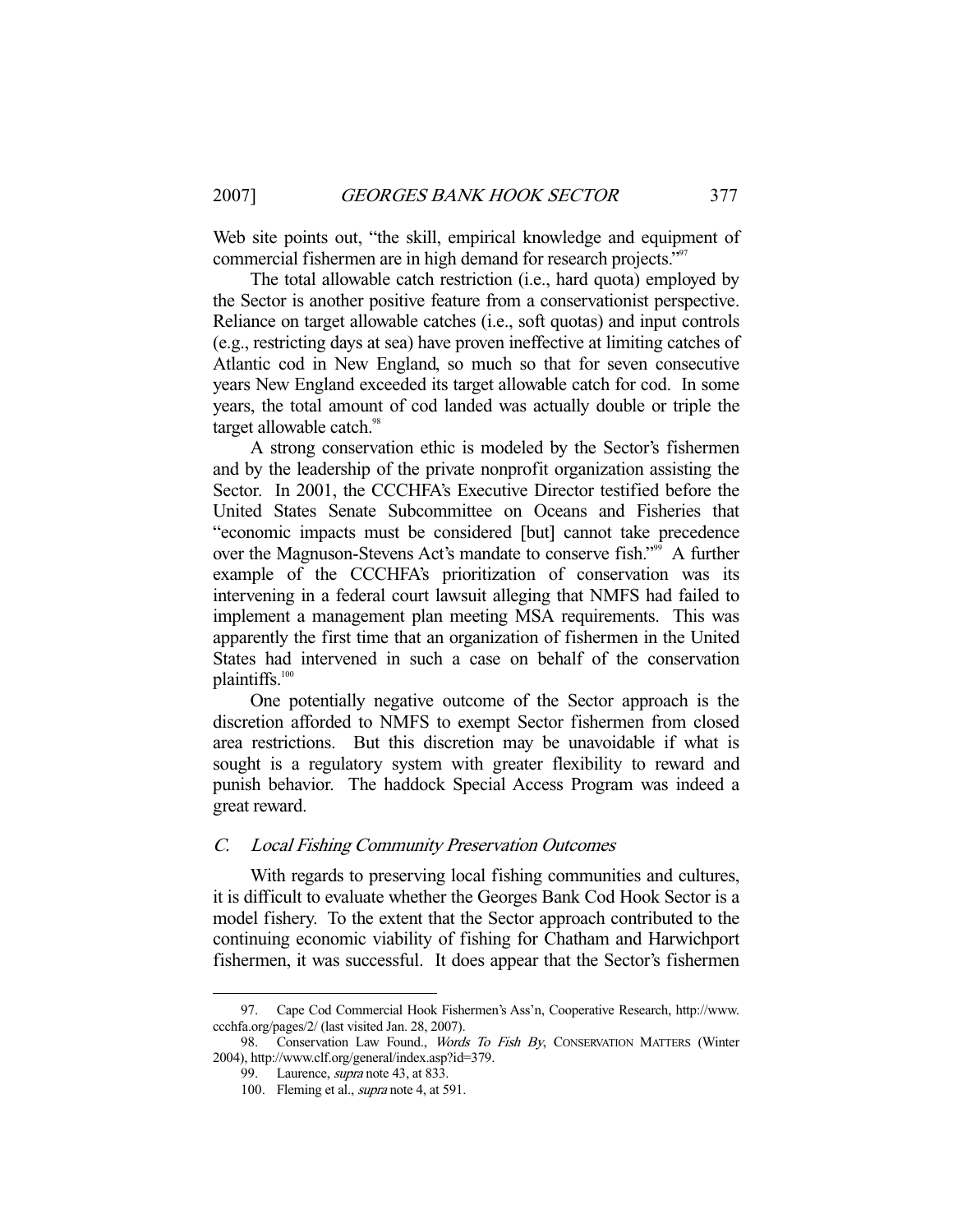did better for themselves under the Sector approach than they would have done without it, given the dire economic impact predictions of amendment 13 (without the Sector approach) on Chatham and Harwich fishermen. Cooperative research funding channeled from the federal government through a private nonprofit corporation, as well as the haddock Special Access Program, were important to the Sector fishermen's financial viability in 2004.

 Nonetheless, the fishermen are still worried about their futures as well as the future of the cod.<sup>101</sup> And yet, the fact that "most of the New England fleet is individually or family owned and operated $"102$  attests to the durability of New England's local fishing economies and cultures in the face of economic competition from fishing corporations that benefit from economies of scale.

## D. Organizational Viability Outcomes

 Is the Georges Bank Cod Hook Sector a financially viable organization? Or does its continued survival depend upon the financial and human resource inputs provided by the Cape Cod Commercial Hook Fishermen's Association?

 If the Sector's membership fee revenues can cover the Sector's total expenses, then it becomes much easier to envision the Sector approach as a model fishery. Another alternative is for the federal government to provide for a predictable budgetary allotment to cover the operational costs of Sectors. Because the fishermen in a Sector put significant amounts of time and effort into managing their fisheries (thus significantly reducing the managerial loads of the federal fisheries bureaucracy), it is not unreasonable to expect that the federal government should pay them for their management services. Libecap's observation that contracting costs can prevent the definition and enforcement of property rights in natural resources<sup>103</sup> is of great relevance to the case of the Georges Bank Cod Hook Sector. If the Georges Bank Cod Hook Sector's contracting costs exceed the Sector's revenues then they are not financially viable, at least not for long. The same can be said for the Sector approach as a whole.

 As noted earlier, community-based approaches to natural resources management often require that the local community (or a group within the community) acquire some form of recognized legal personality such

<sup>101.</sup> GEORGES BANK HOOK SECTOR 2004 ANNUAL REPORT, supra note 60, at 22.

<sup>102.</sup> Shelley et al., *supra* note 26, at 224.

<sup>103.</sup> LIBECAP, *supra* note 6, at 13.